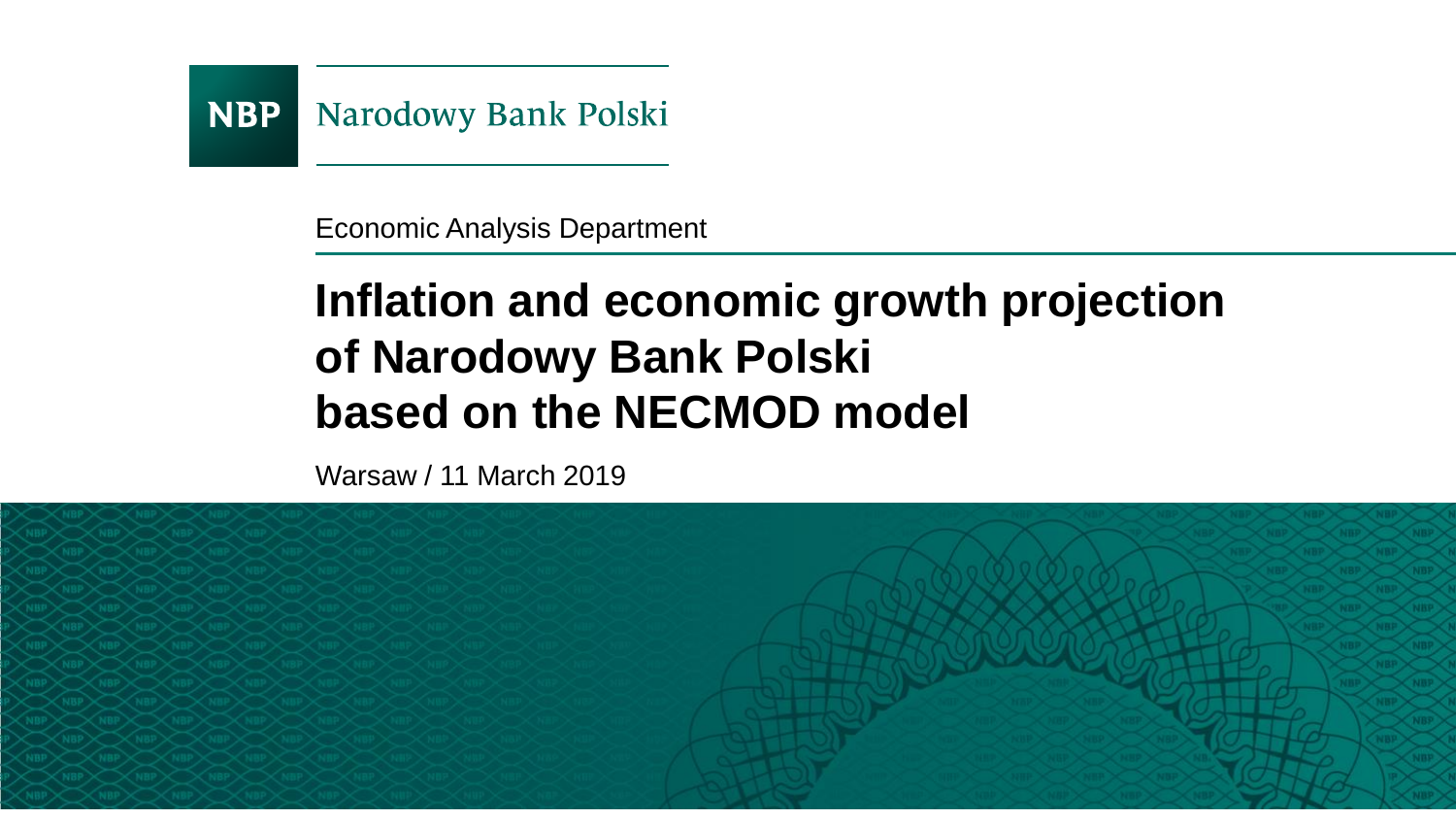#### Outline:

Changes between rounds

Projection 2019 – 2021

- Economic conditions abroad
- Polish economy
	- GDP
		- Consumption demand
		- Investment demand
		- Foreign trade
	- Inflation

**Uncertainty** 

| 1 | Changes between projection rounds |
|---|-----------------------------------|
| 2 | Projection 2019 - 2021            |
| 3 | Uncertainty                       |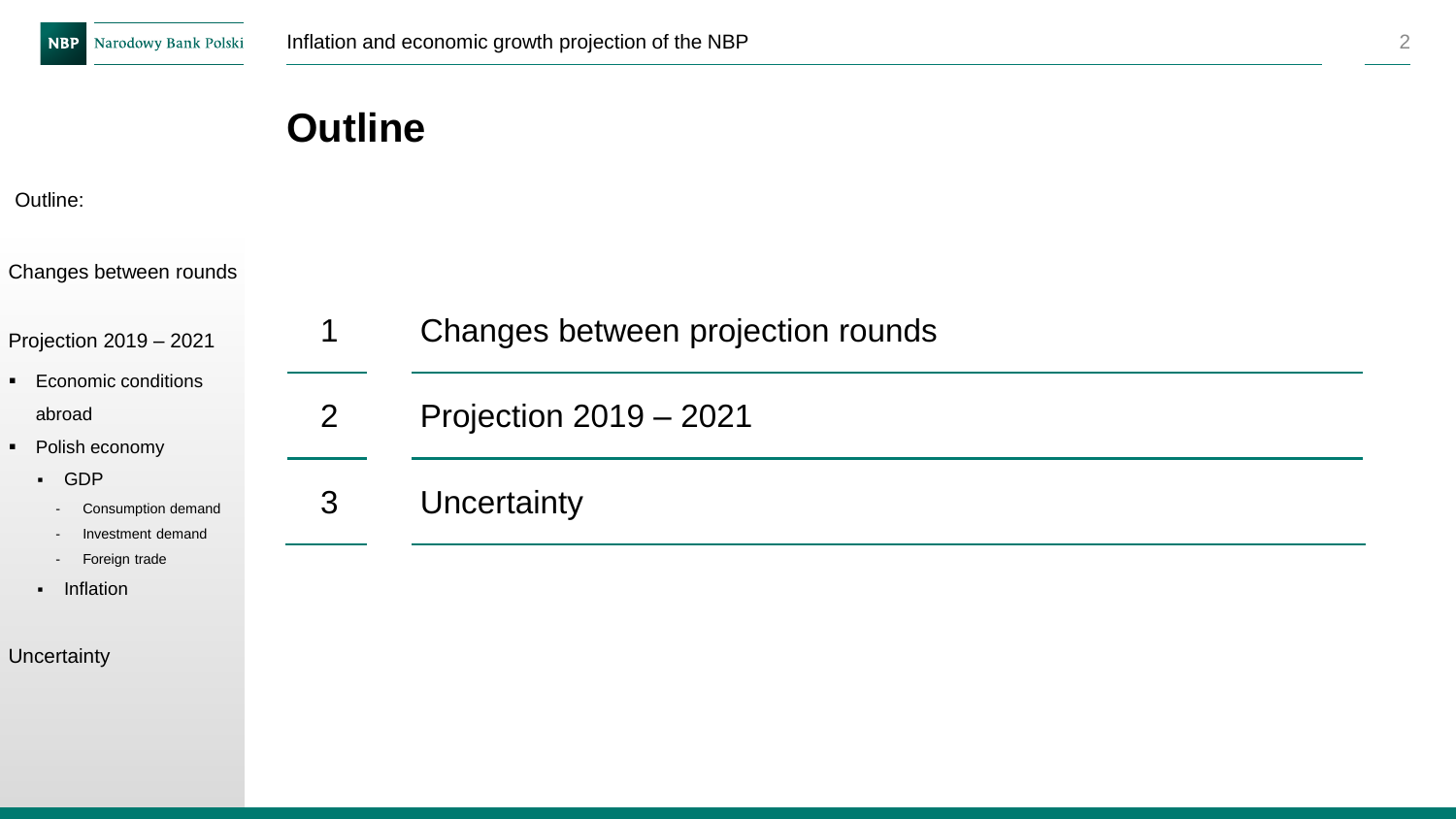Changes between rounds

Projection 2019 – 2021

- Economic conditions abroad
- Polish economy
	- GDP
		- Consumption demand
		- Investment demand
		- Foreign trade
	- Inflation

**Uncertainty** 

## **Changes between projection rounds**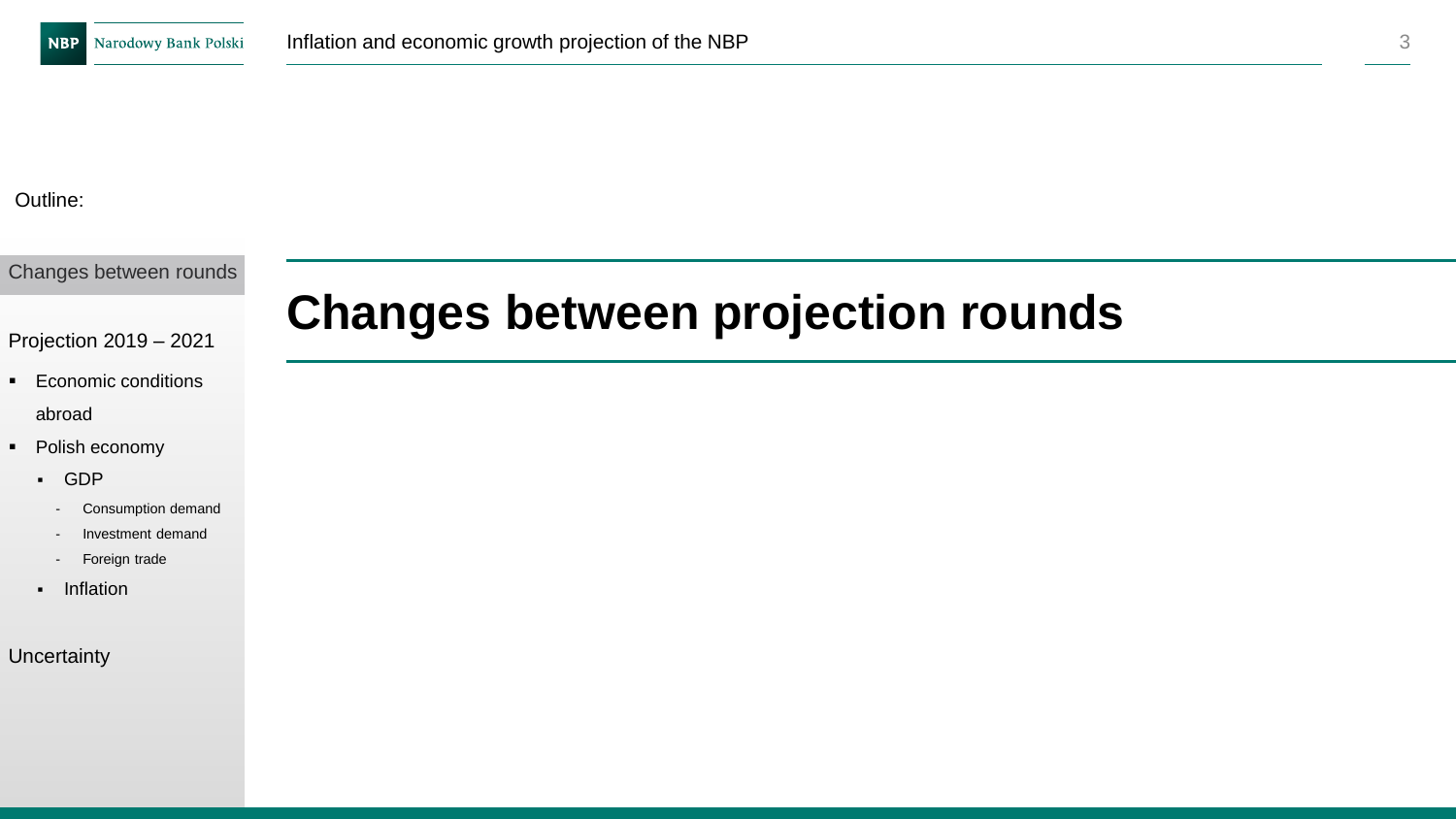### **March GDP projection compared to November projection**



- $\hat{U}$  Higher net exports contribution to GDP growth in 2018.
- Stronger growth of gross capital formation in 2018, related to higher EU funds absorption by local government.
- $\hat{U}$  Legislation package, planned by the government, significantly increasing expenditures on social benefits and reducing tax burden.
- Lower enegy prices for households and businesses in 2019.
- $\hat{U}$  Higher wage growh in the public sector in 2019.
- $\downarrow$  Lower expected economic growth in the euro area.

| GDP $y/y$ , % | 2018 | 2019 | 2020 |
|---------------|------|------|------|
| November 2018 | 4.8  | 3.6  | 3.4  |
| March 2019    | 5.1  | 4.0  | 3.7  |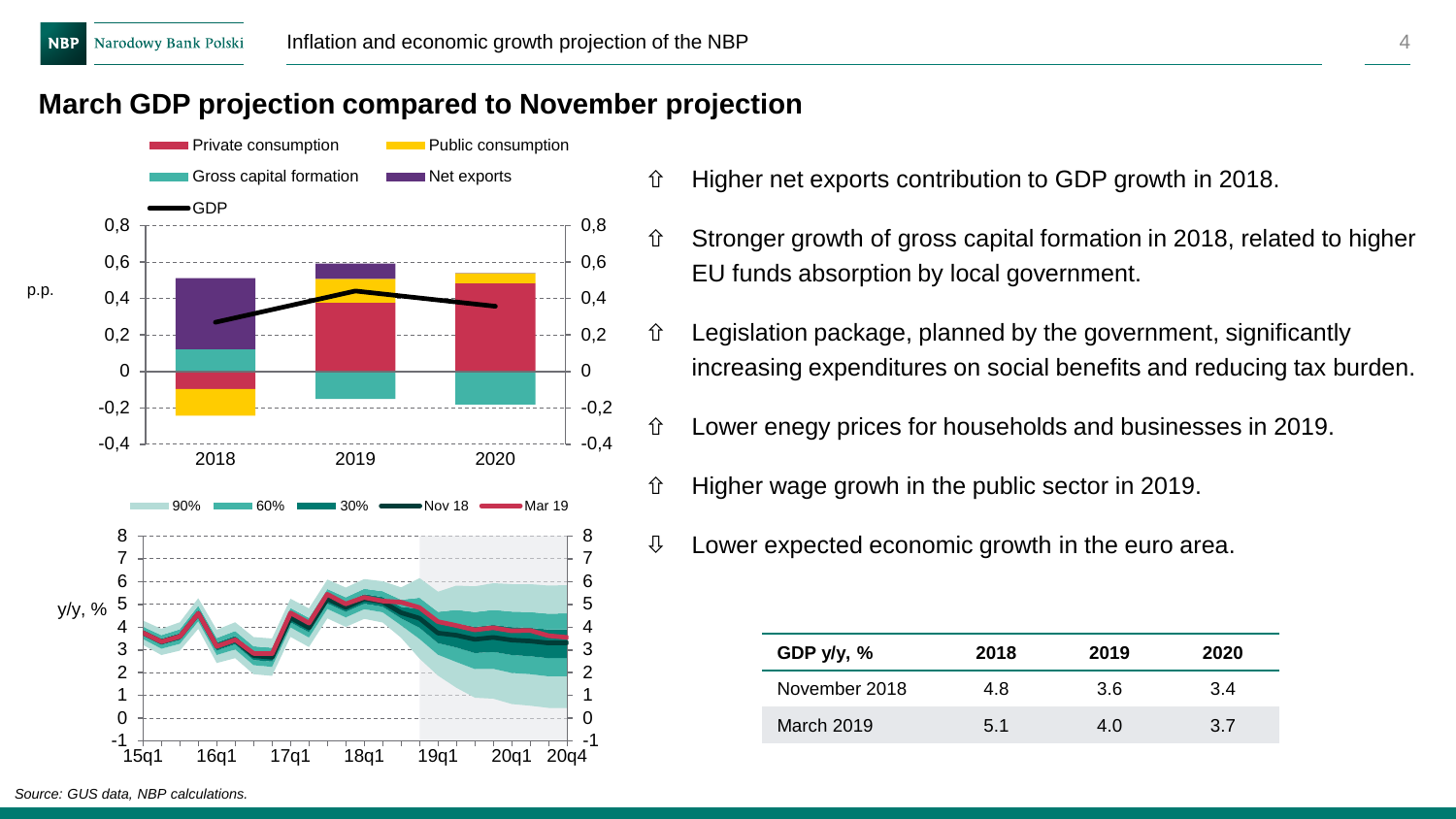### **March CPI projection compared to November projection**



- $\downarrow$  Substantial fall in global oil prices in 2018Q4.
- $\sqrt{0}$  Freezing of electricity prices for end-users in 2019 on the 2018 level.
- $\theta$  Stronger than anticipated impact of immigration from Ukraine on Polish potential output growth.
- $\mathbb U$  Special offers for mobile telephony and digital and cable TV lowering core inflation in 2018Q4.

| CPI $y/y$ , % | 2018 | 2019 | 2020 |
|---------------|------|------|------|
| November 2018 | 1.8  | 3.2  | 2.9  |
| March 2019    | 1.6  | 17   | 27   |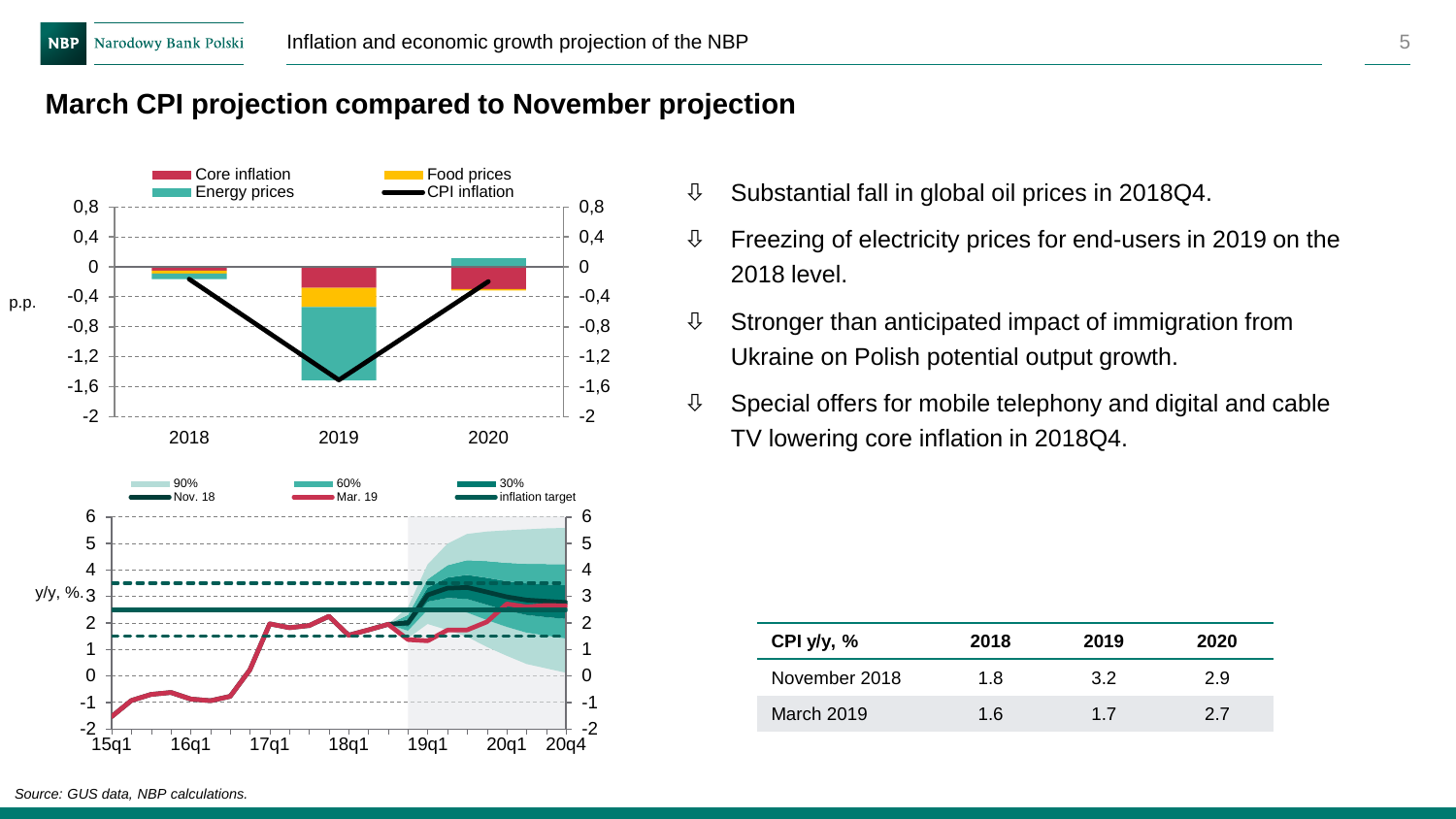Changes between rounds

Projection 2019 – 2021

- Economic conditions abroad
- Polish economy
	- GDP
		- Consumption demand
		- Investment demand
		- Foreign trade
	- Inflation

**Uncertainty** 

## **Projection 2019-2021**

- Economic conditions abroad
- Polish economy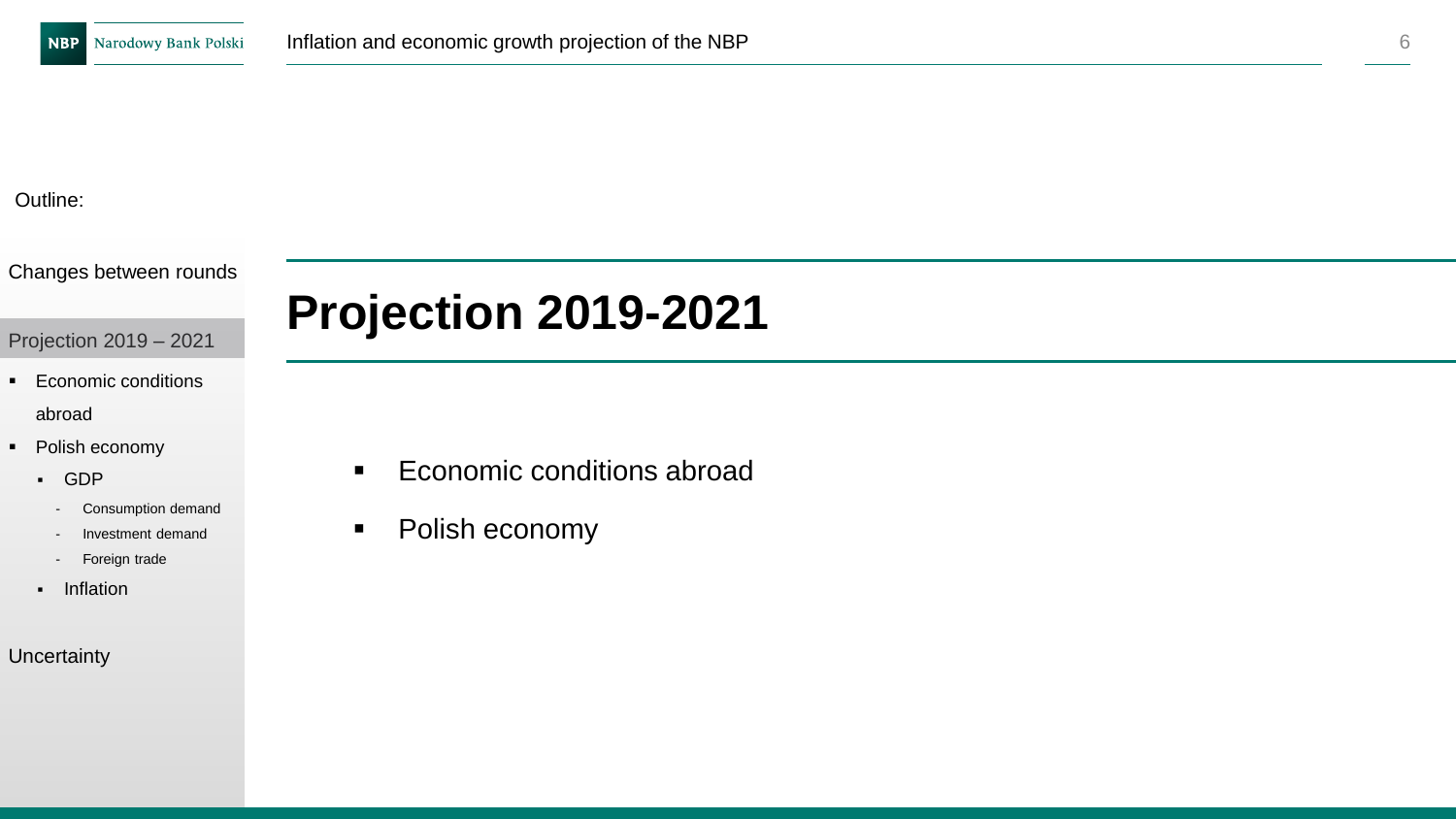#### Changes between rounds

#### Projection 2019 – 2021

- Economic conditions abroad
- Polish economy
	- GDP
		- Consumption demand
		- Investment demand
		- Foreign trade
	- Inflation

#### **Uncertainty**

## **Economic conditions abroad**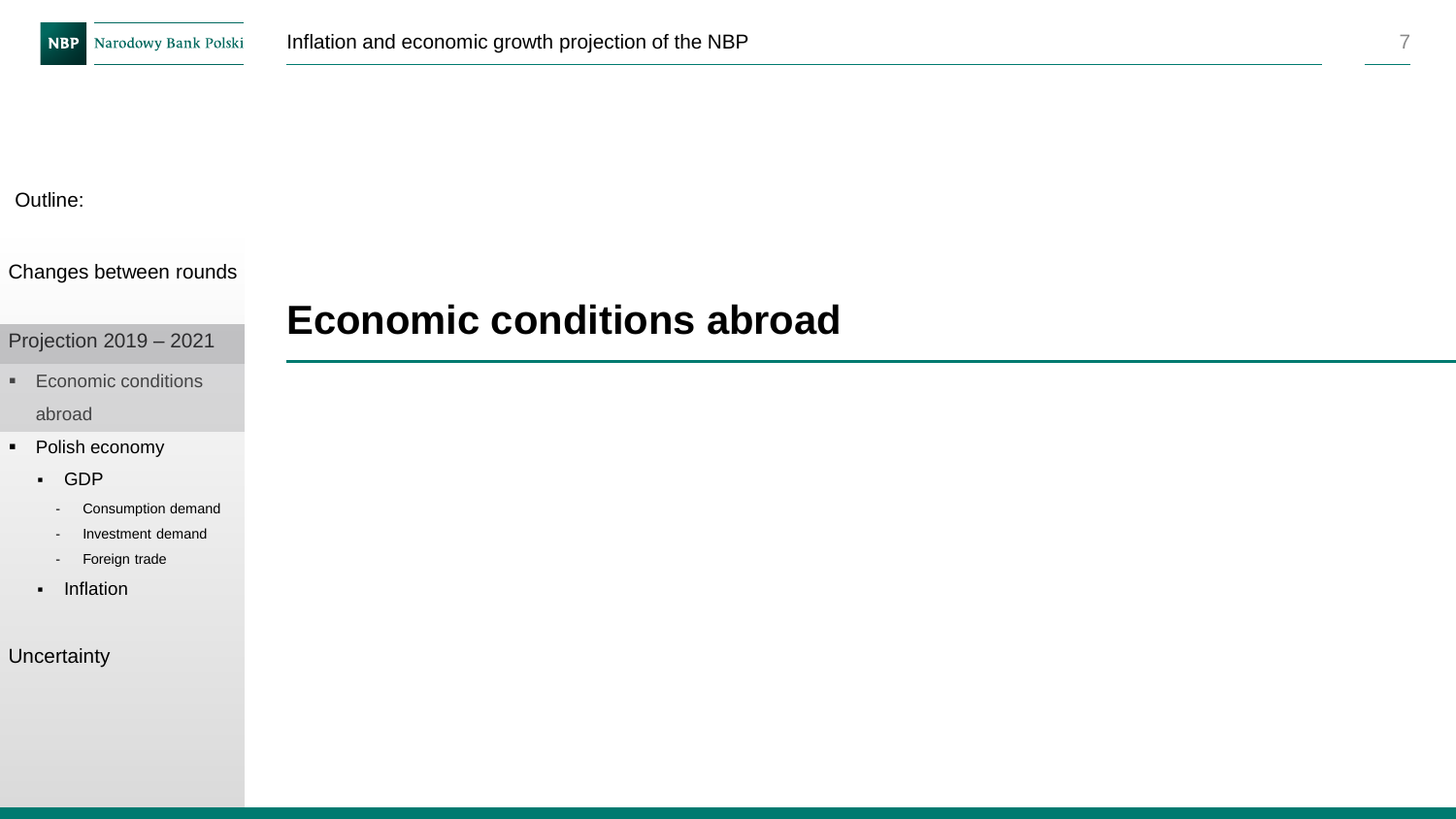## **Weak 18Q4 data and deterioration of the export outlook contributed to the reduction of economic growth forecast for the euro area in 2019-2020**

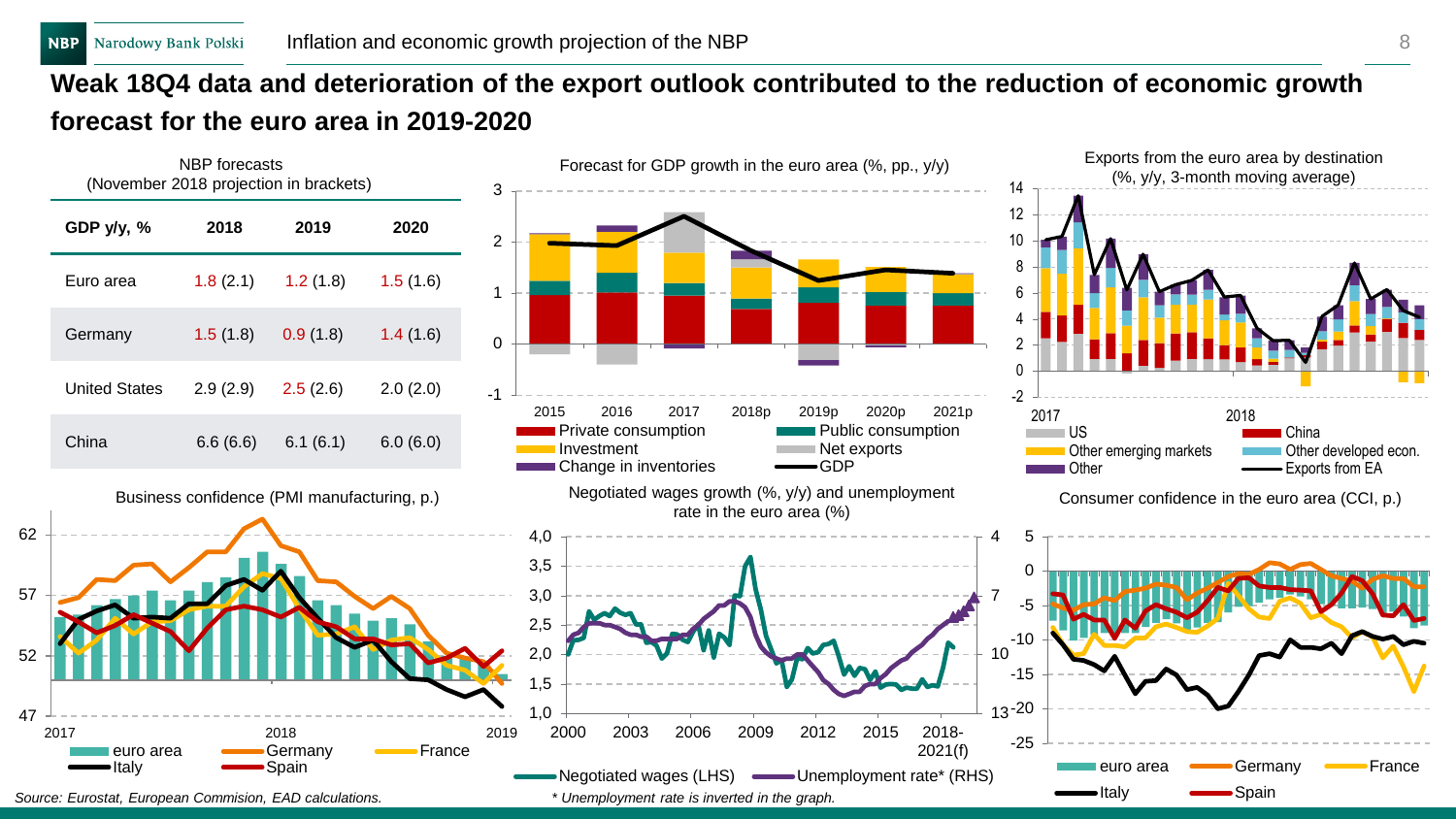#### **Slower growth in China, deepened by the trade dispute with the United States**

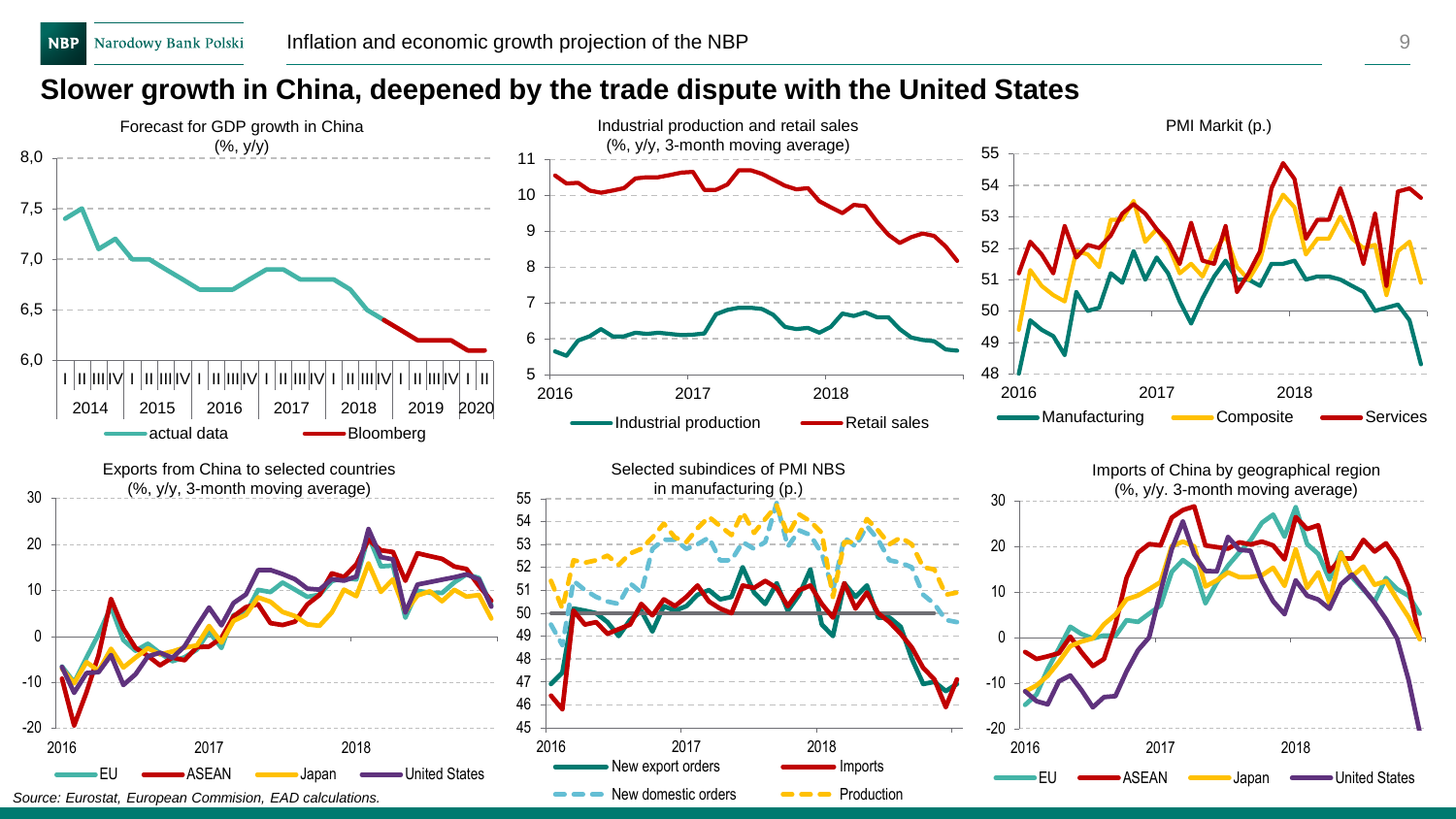### **As expected growth in the United States gradually slowdowns**



*Source: BEA, BLS, Economic Policy Uncertainity, FRB, Hutchins Center on Fiscal and Monetary Policy, EAD calculations.*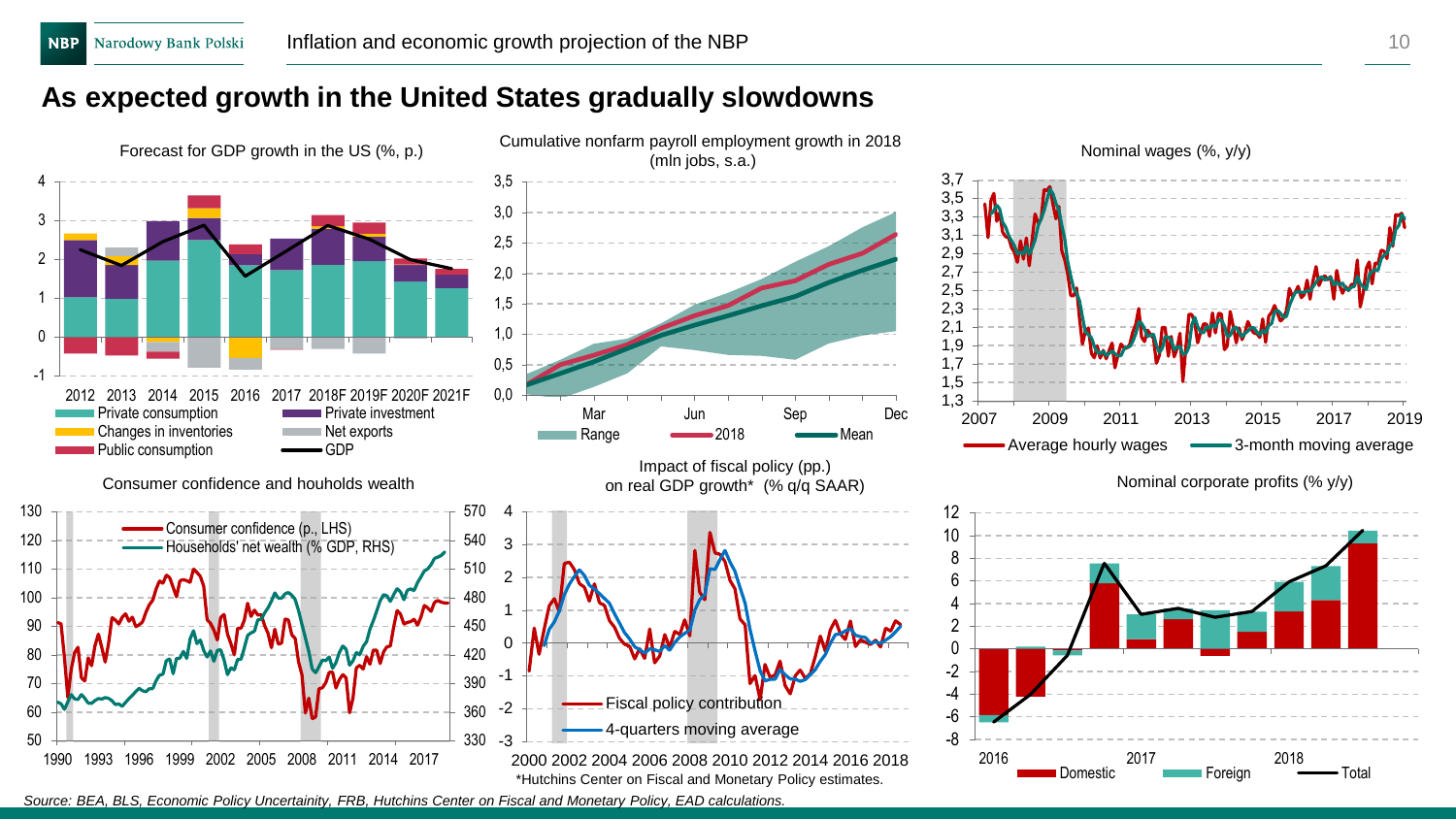Changes between rounds

Projection 2019 – 2021

- Economic conditions abroad
- Polish economy
	- GDP
		- Consumption demand
		- Investment demand
		- Foreign trade
	- Inflation

**Uncertainty** 

## **Polish economy**

## **Gross domestic product**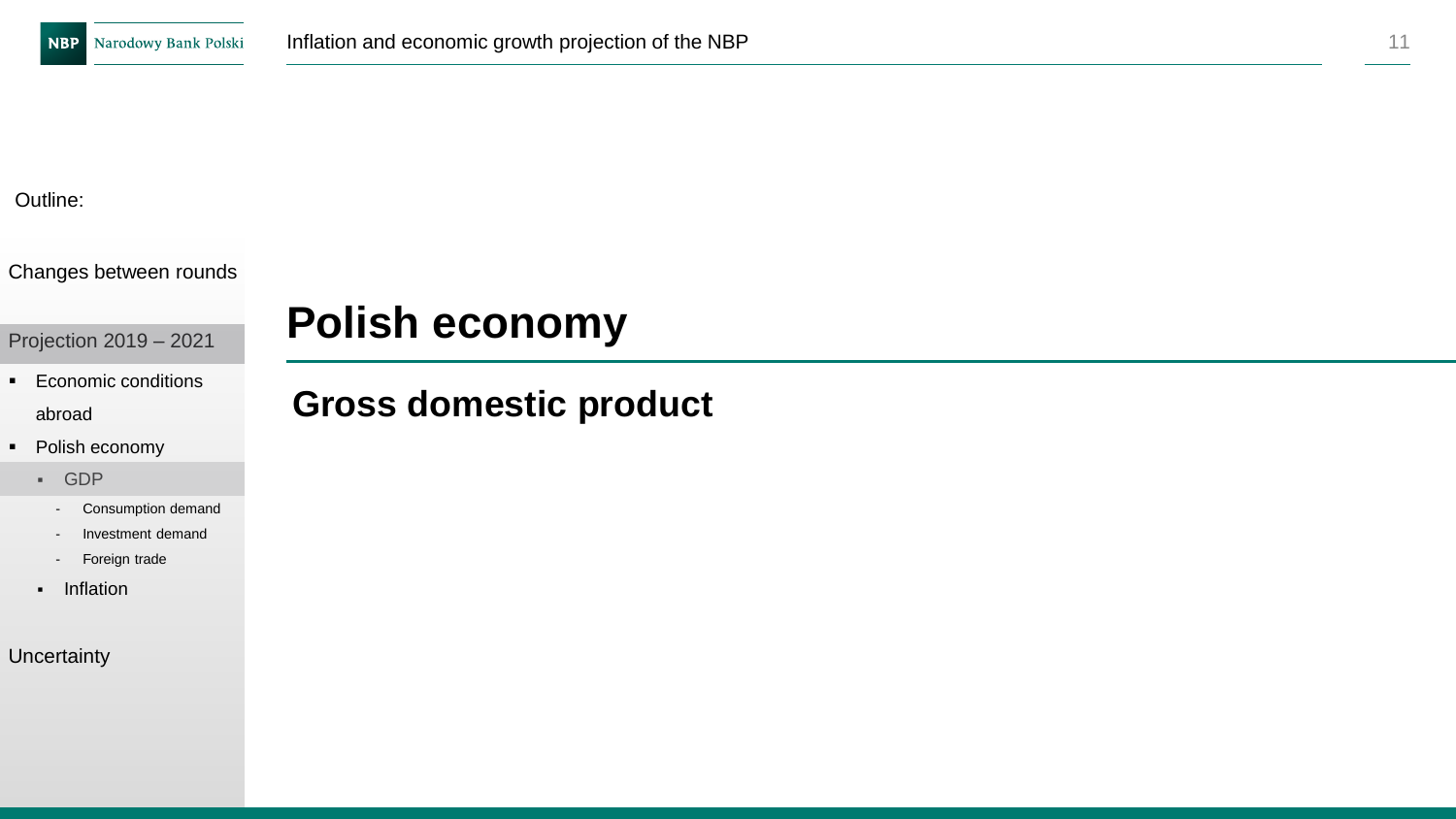### **In 2018Q4 Polish economy still expanded at a high rate…**

|                                        |        | 18q3     |     | 18q4     |
|----------------------------------------|--------|----------|-----|----------|
| GDP (y/y) (%)                          | 5.1    | (4.6)    | 4.9 | (4.4)    |
| Domestic demand (y/y) (%)              | 6.2    | (5.6)    | 4.3 | (4.9)    |
| Household consumption (y/y)<br>$(\% )$ | 4.5    | (4.6)    | 4.2 | (4.5)    |
| Public consumption $(y/y)$ (%)         | 3.6    | (4.7)    | 4.6 | (4.6)    |
| Gross fixed capital form. (y/y)<br>(%) | 9.9    | (8.0)    | 6.9 | (6.2)    |
| Eksports $(y/y)$ $(\%)$                | 4.9    | (5.5)    | 7.2 | (5.0)    |
| Imports $(y/y)$ $(\%)$                 | 6.9    | (7.4)    | 6.1 | (6.0)    |
| Net exports contribution (p.p.)        | $-0.9$ | $(-0.7)$ | 0.7 | $(-0.4)$ |

Values from the November projection are given in brackets (18q4 seasonally adjusted). Indicators with values higher than in the November projection are marked green, and indicators with lower values are marked red.

-8 -4 0 4 8 12 -8 -4 0 4 8 12 09q1 10q1 11q1 12q1 13q1 14q1 15q1 16q1 17q1 18q1 -Real wage fund in corporate sector  $y/y$   $\longrightarrow$  GDP  $y/y$ 38 42 46 50 54 58 -30 -20 -10 0 10 20 2009 2010 2011 2012 2013 2014 2015 2016 2017 2018 2019 PMI Poland and business sentiment (GUS) – general expected economic conditions (s.a.) industry  $\longrightarrow$  construction  $\longrightarrow$  trade  $\longrightarrow$  PMI Poland (RHS)

Industrial and constr. production y/y Retail sales y/y

*Source: GUS data, NBP calculations.*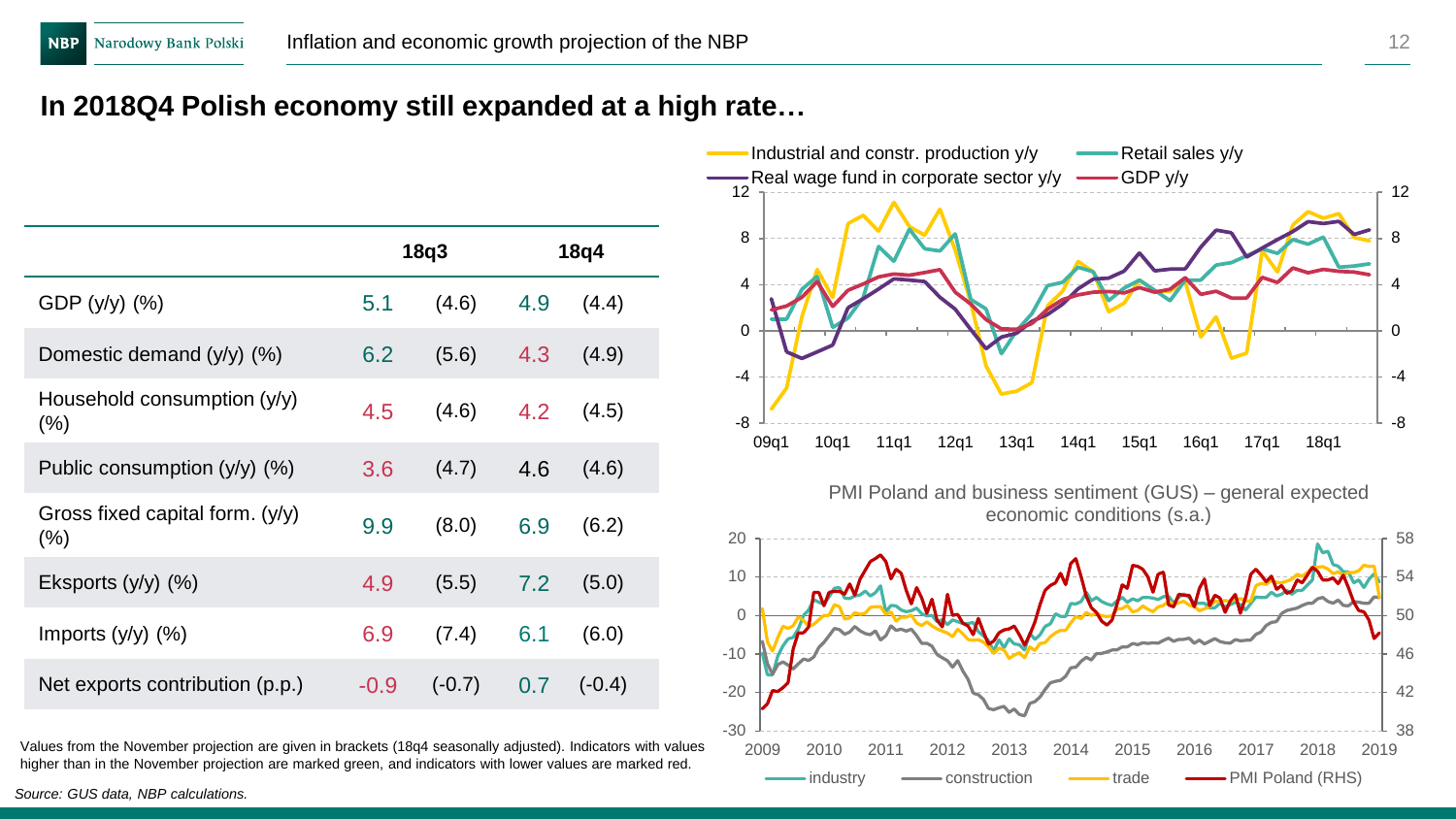### **… in the quarters to come the growth will gradually decline following the economic slowdown in the euro area and the slowdown in the growth of EU funds absorption**



- $\hat{U}$  Private consumption is the main factor behind GDP growth over the projection horizon due to favourable labour market conditions and expansive fiscal policy planned by the government.
- $\updownarrow$  Gradual slowdown in the euro area will have a negative impact on the GDP growth at home.
- $\theta$  Gross fixed capital formation dynamics will weaken in 2019-2021 following the slowdown in the growth of EU funds absorption.

| y/y, % | 2018 | 2019 | 2020 | 2021 |
|--------|------|------|------|------|
| GDP    | 5.1  | 4.0  | 3.7  | 3.5  |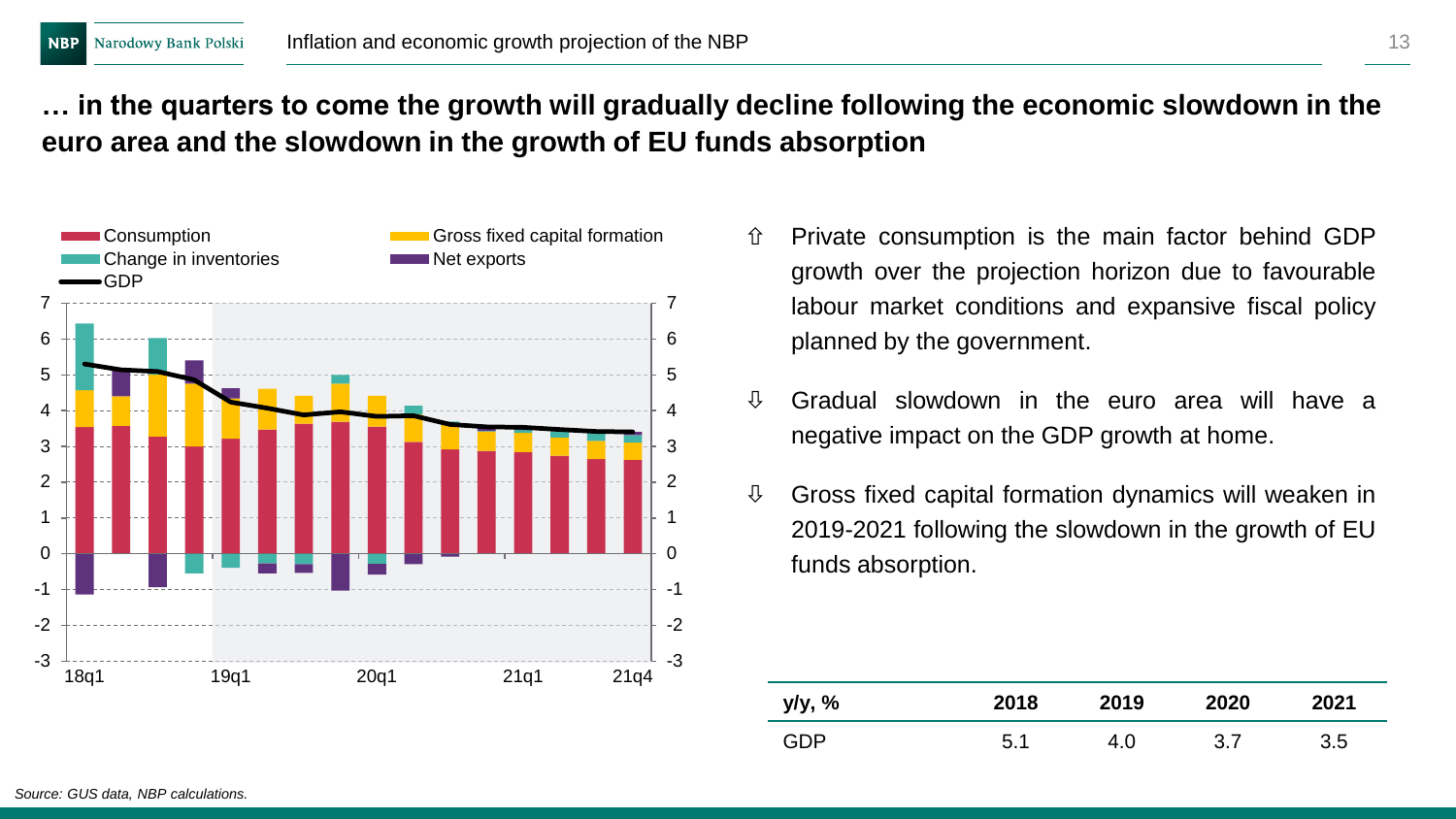Changes between rounds

Projection 2019 – 2021

- Economic conditions abroad
- Polish economy
	- GDP
		- Consumption demand
		- Investment demand
		- Foreign trade
	- Inflation

**Uncertainty** 

## **Consumption demand**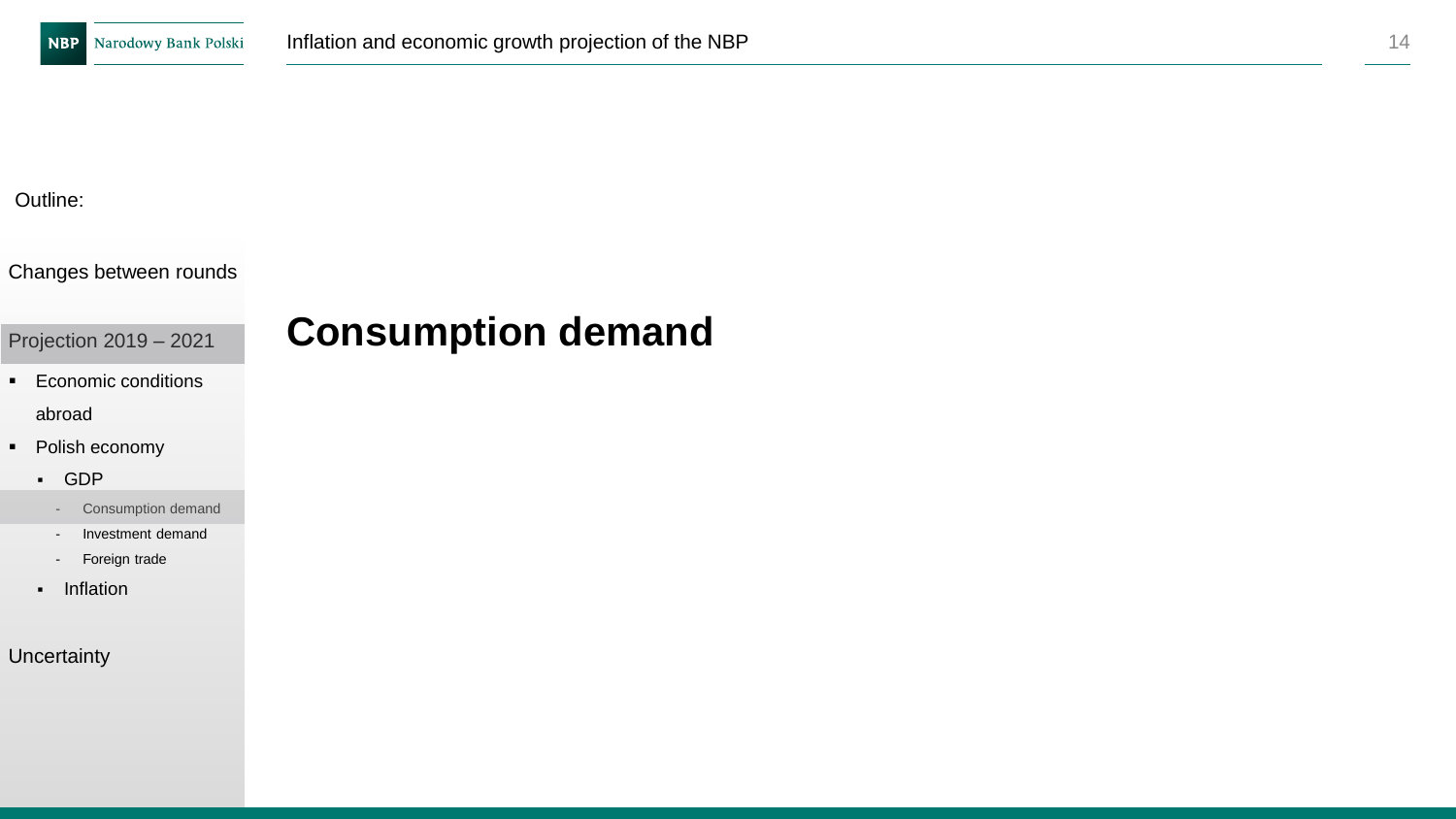### **Consumption demand as the main driver of GDP growth in the projection**



**Private consumption:**

- Favourable labour market conditions.
- $\hat{U}$  Legislation package, planned by the government, significantly increasing expenditures on social benefits and reducing tax burden.
- $\hat{U}$  Low interest rates facilitate financing consumption through borrowing.
- $\sqrt{0}$  Weakening growth of wages and employment in 2020-2021.
- $\updownarrow$  Higher inflation towards the end of projection horizon.

#### **Public consumption:**

- 2019 Budget Act increase in wages in the budget sector and selected professional groups (i.a. teachers, academic teachers and employees of uniformed services).
- $\hat{U}$  Higher expenditures on local transport under government legislation package announced in February.
- $\updownarrow$  Lack of detailed information on the public consumption expenditure in 2020-2021.

| y/y, %                | 2018 | 2019 | 2020 | 2021 |
|-----------------------|------|------|------|------|
| Household consumption | 4.5  | 4.4  | 4.3  | 3.6  |
| Public consumption    | 3.7  | 5.1  | 3.3  | 3.1  |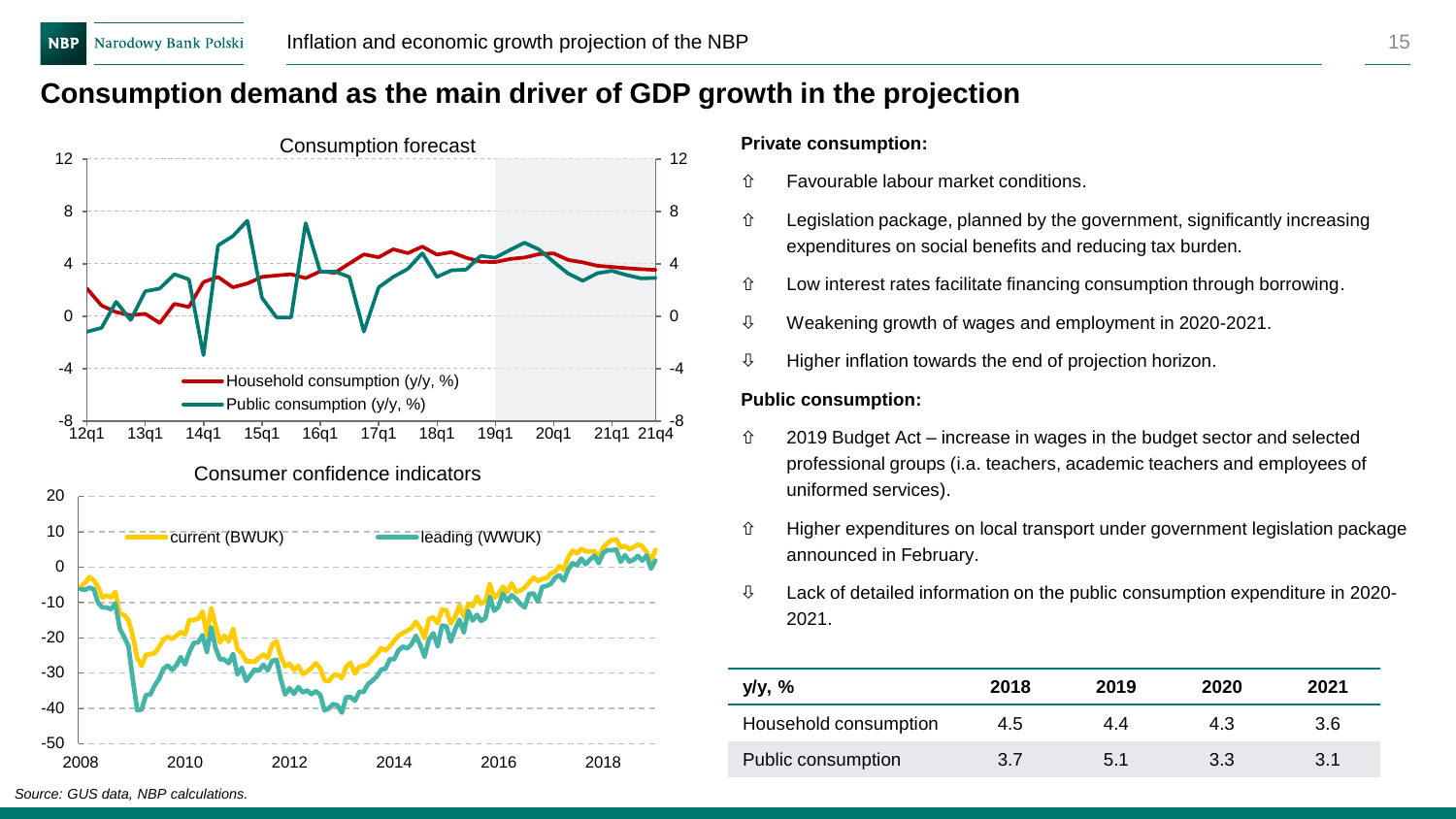### **Still good financial situation of households**

|                                | 18q3 |        | 18q4 |        |
|--------------------------------|------|--------|------|--------|
| ULC $(y/y, %)$                 | 3.3  | (3.3)  | 3.1  | (3.5)  |
| Labour productivity $(y/y, %)$ | 4.4  | (3.9)  | 3.9  | (3.2)  |
| Gross wages $(y/y, %)$         | 7.6  | (6.9)  | 7.3  | (6.7)  |
| Employment LFS (y/y, %)        | 0.7  | (0.7)  | 0.9  | (1.1)  |
| Unemployment rate LFS (%)      | 3.7  | (3.3)  | 3.6  | (3.3)  |
| Participation rate (%)         | 56.4 | (56.2) | 56.4 | (56.4) |

Values from the November projection are given in brackets (seasonally adjusted). Indicators with values higher than in the November projection are marked green, whereas indicators with lower values are marked red.



Disposable income decomposition (constant prices) (y/y, %)



*Source: GUS data, NBP calculations.*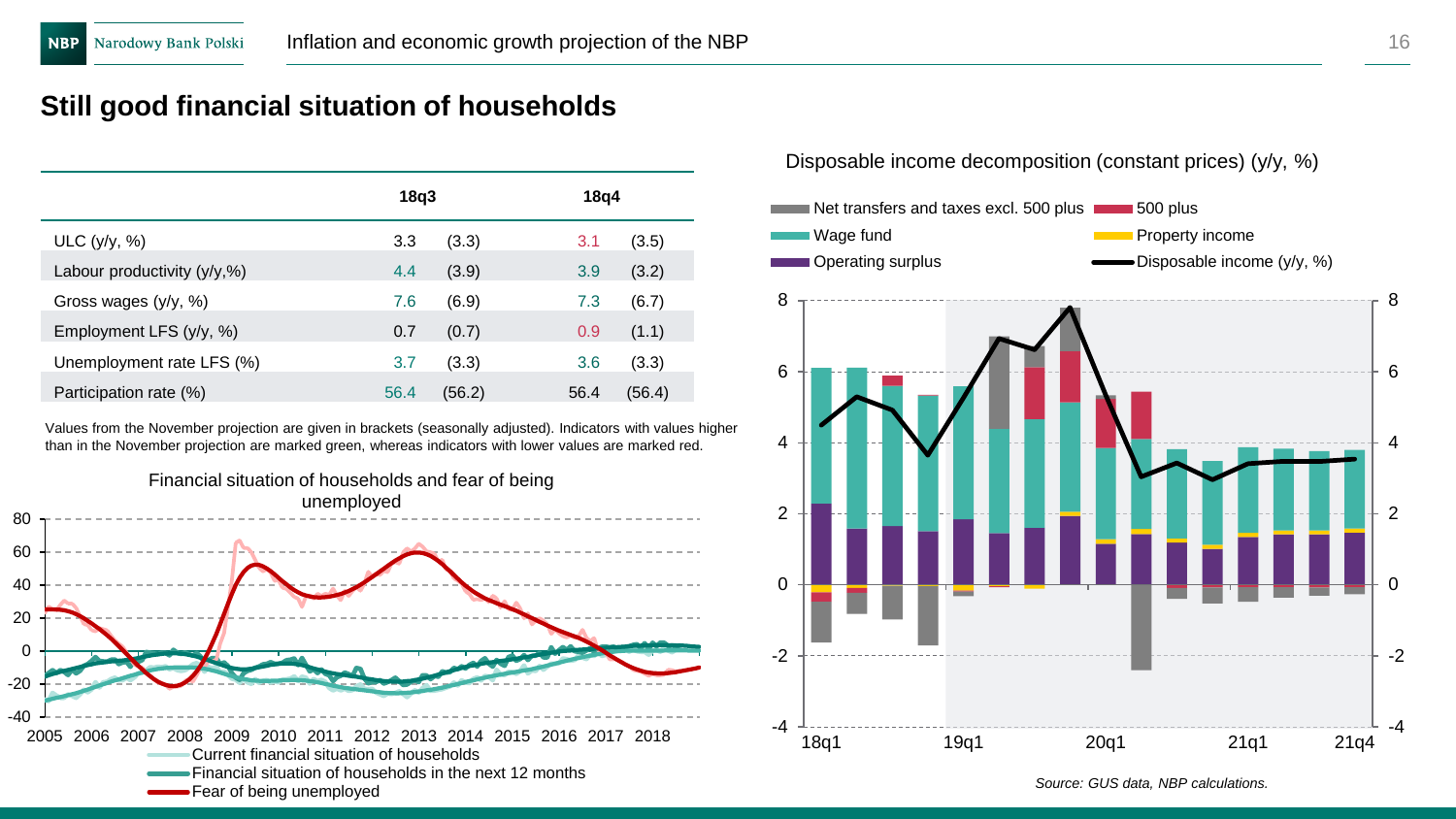### **Diminishing employment growth, slowdown of unemployment rate declines**

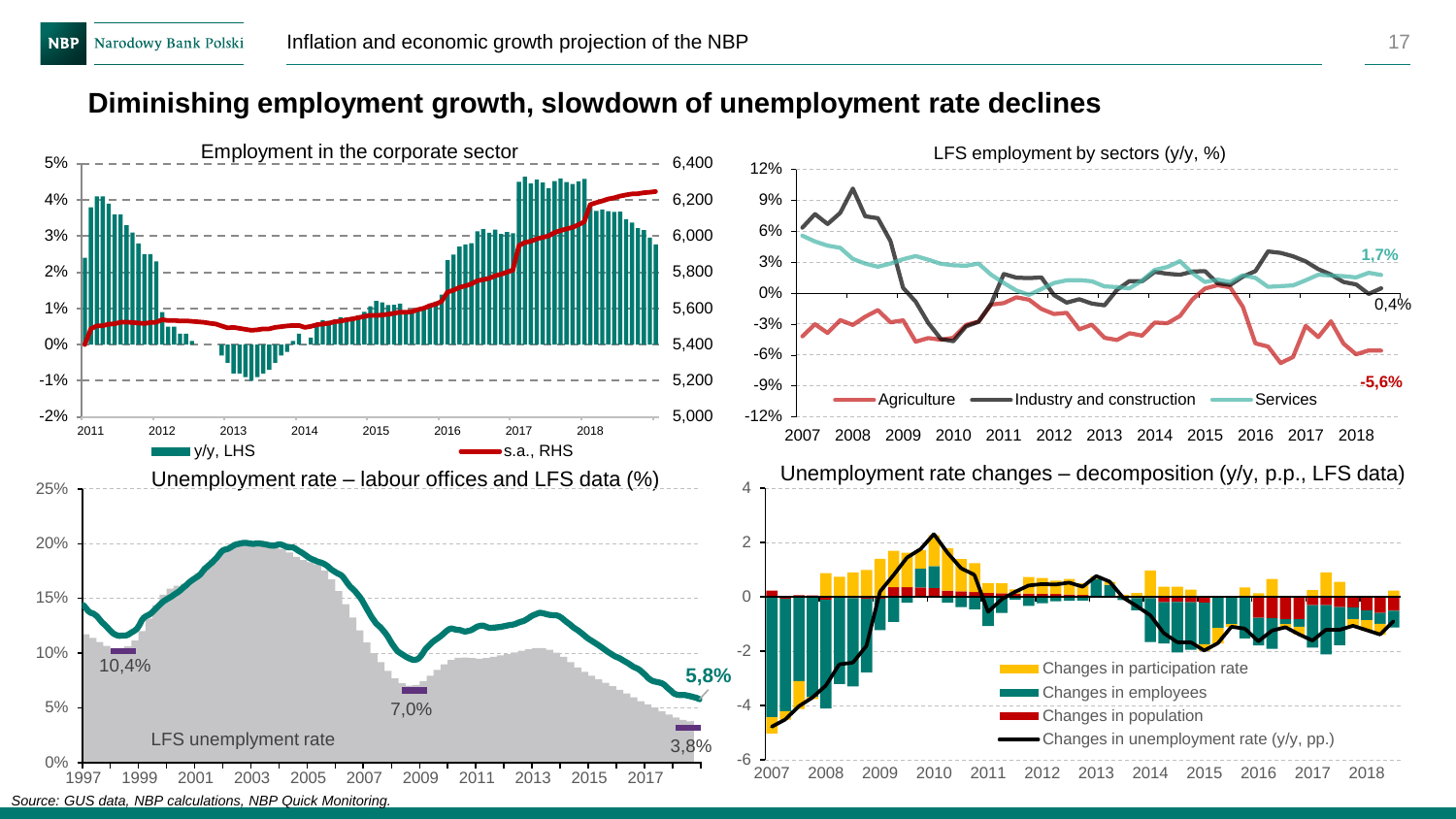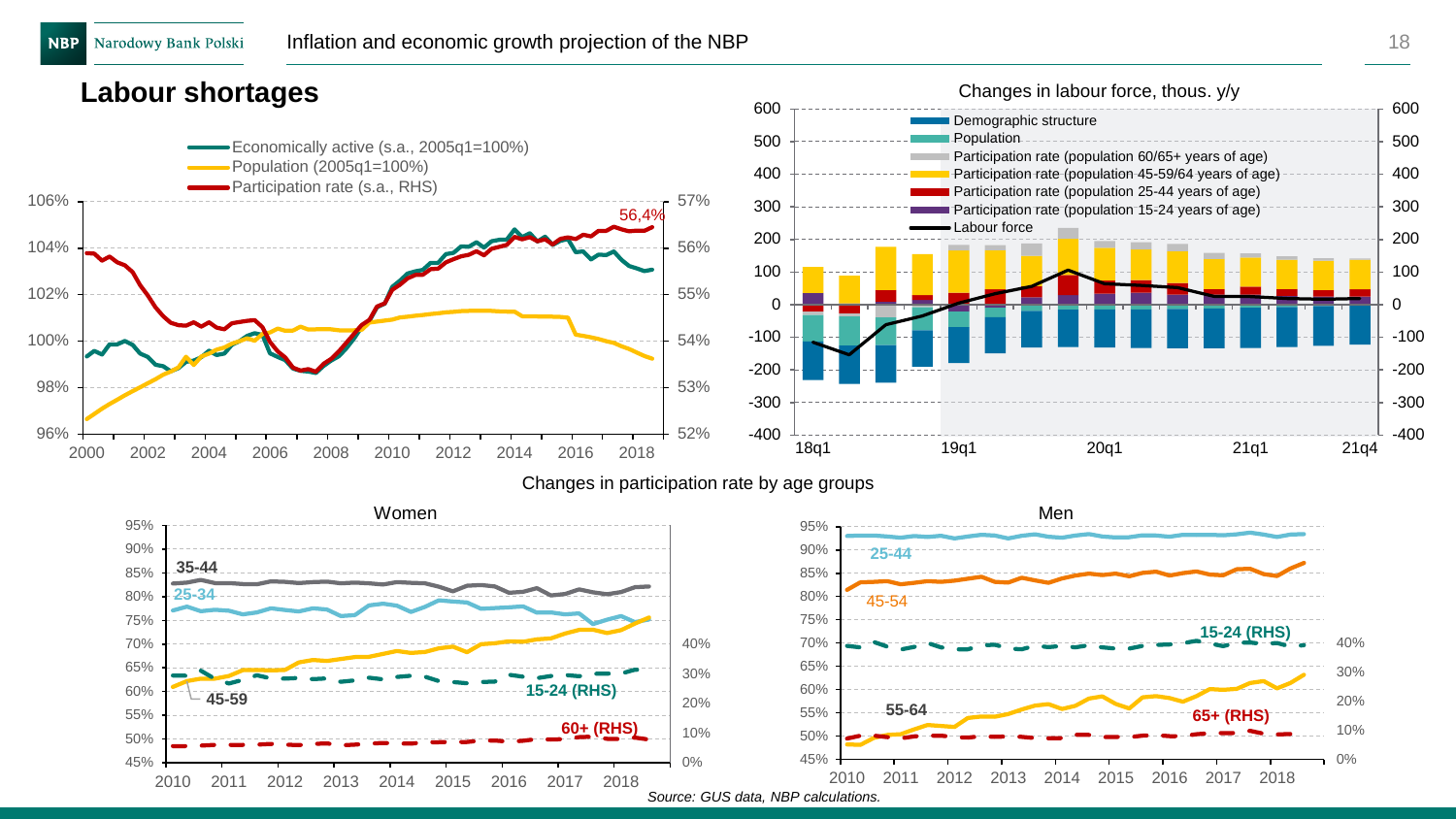### **Stabilisation of immigration from Ukraine**

Estimate of number of Ukrainians based on residence data



Number of declarations and seasonal work permits issued to Ukrainians



regarding employing of foreign nationals

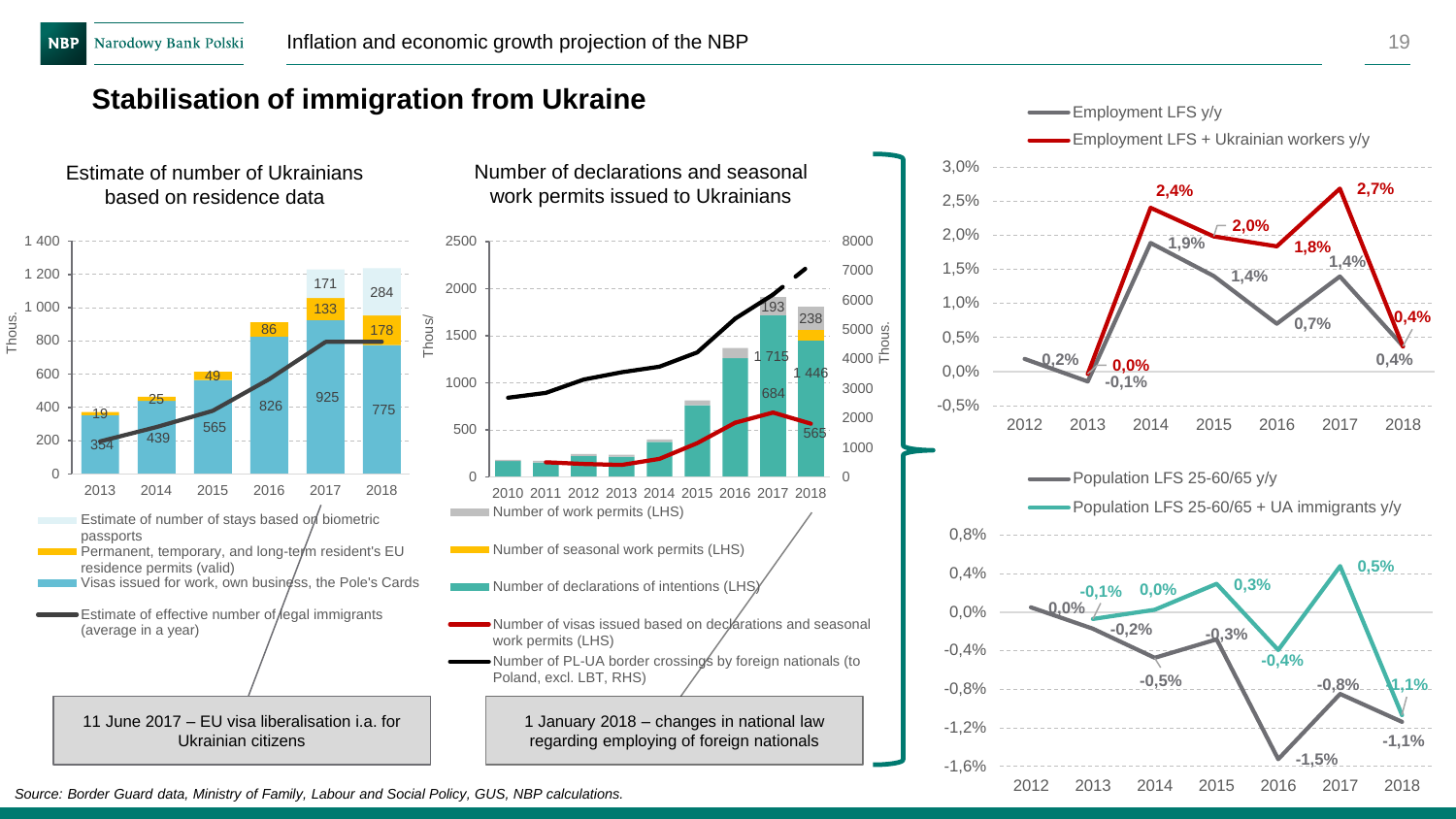### **Number of immigrants from countries other than Ukraine increases, but still remains low compared to numer of Ukrainian citizens. Possible outflow of Ukrainian citizens to Germany.**



Source: Border Guard data, Ministry of Family, Labour and Social Policy, GUS, NBP calculations, the Czech Statistical Office, the German Federal Employment Agency, the Central Office of Labour, Social Affairs and Family of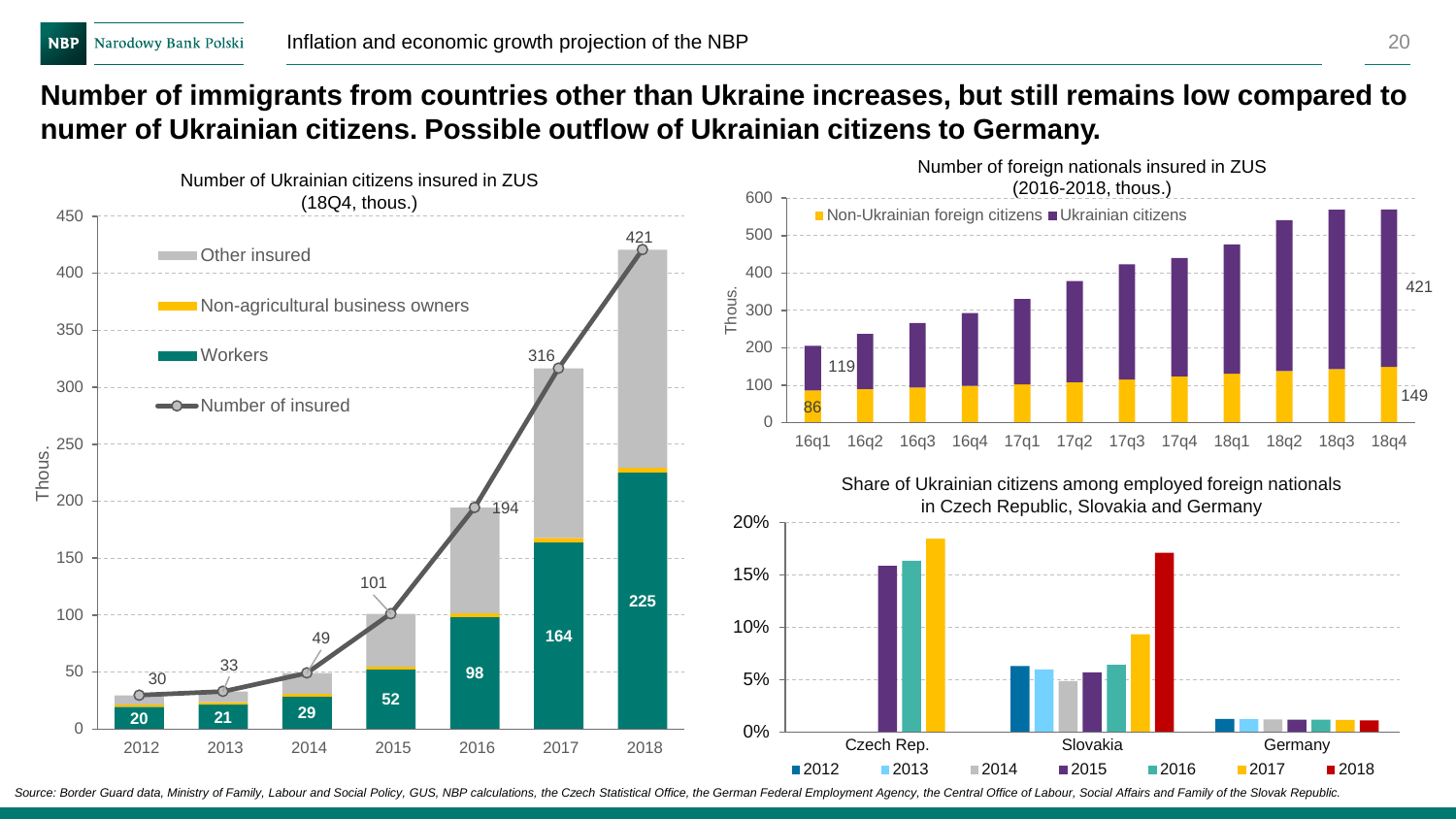#### **Stabilisation of high labour demand. Expected gradual decline of employment growth.**

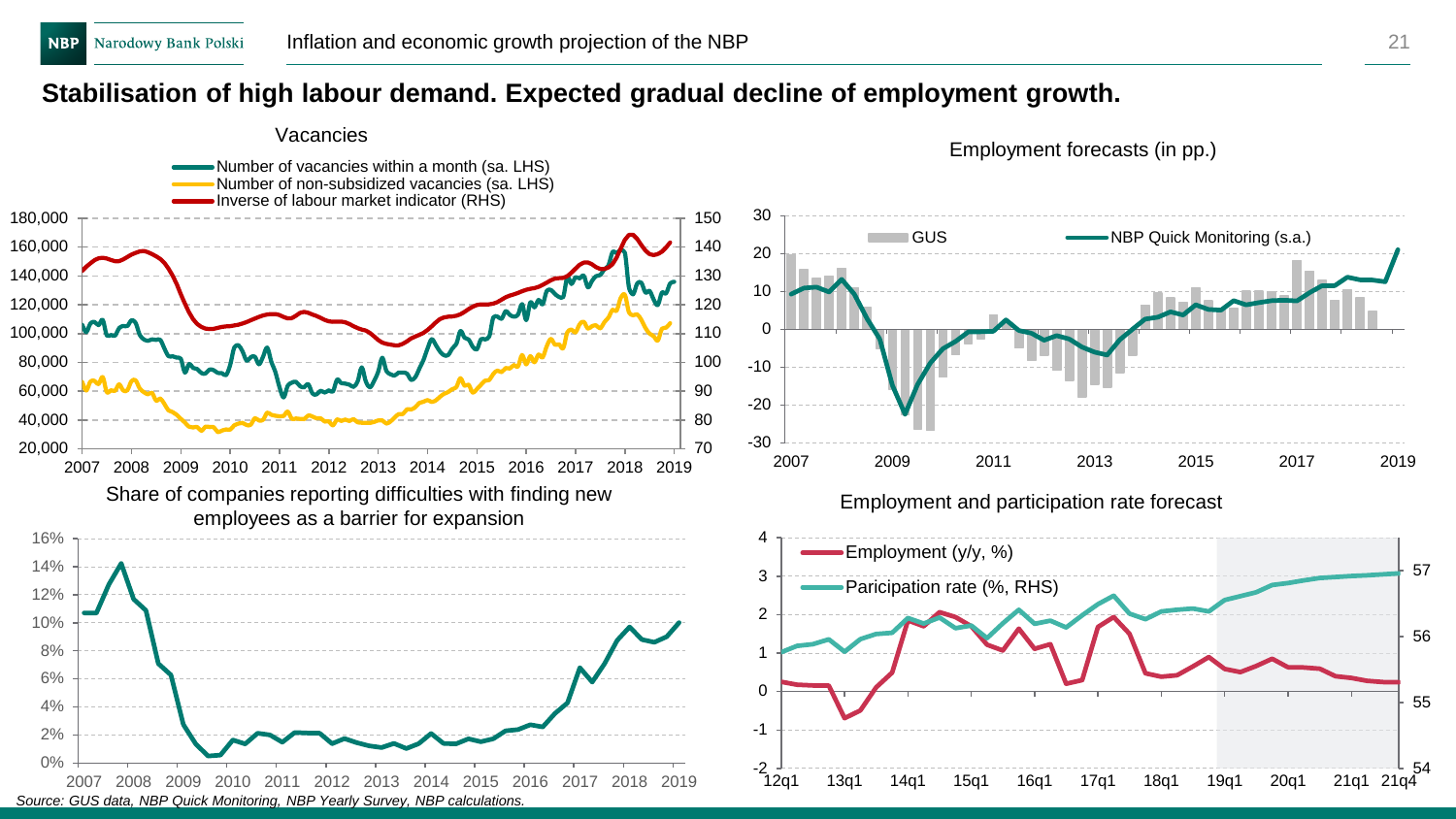#### **Elevated wage growth decreases in projection horizon**

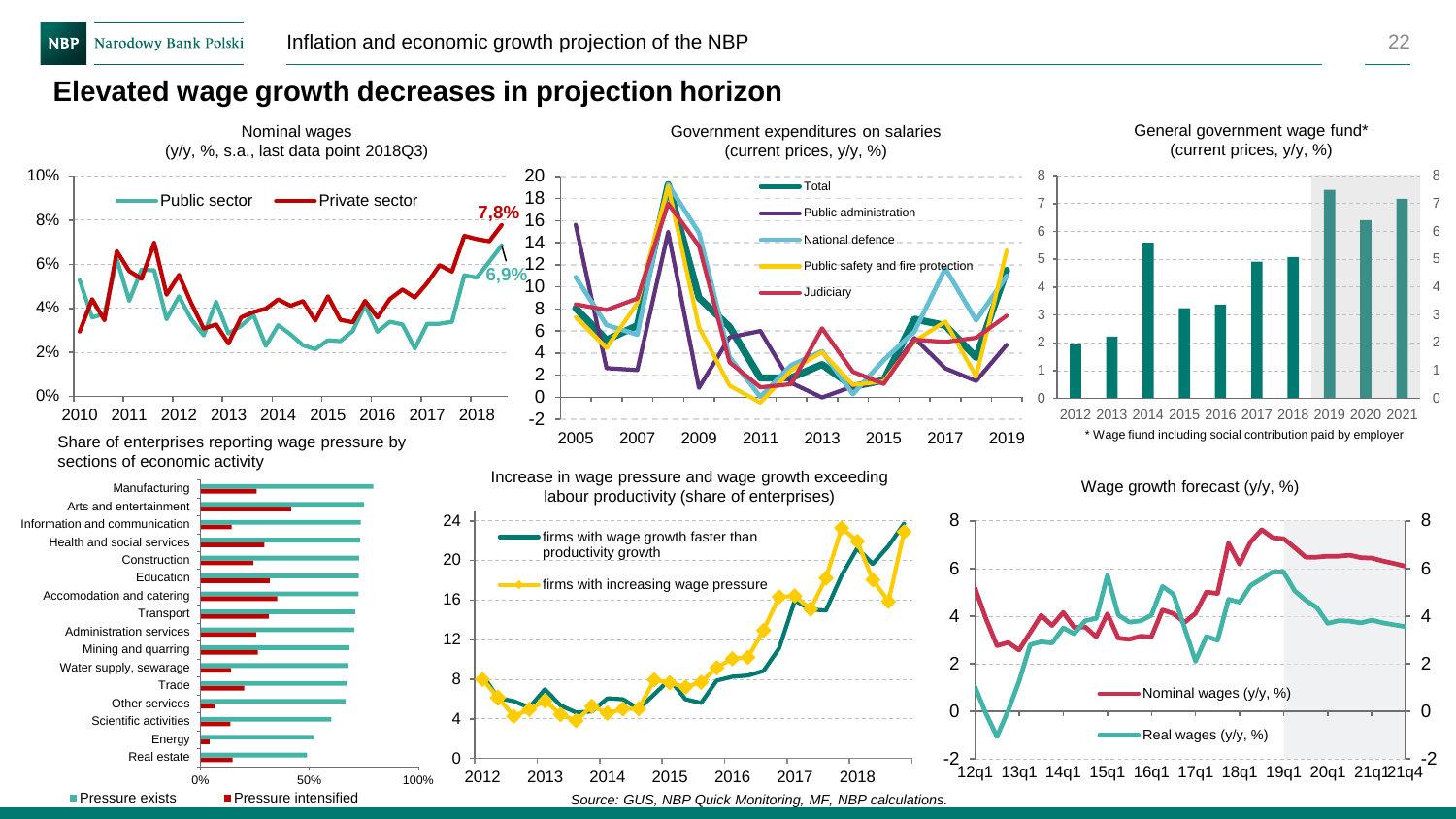Changes between rounds

Projection 2019 – 2021

- Economic conditions abroad
- Polish economy
	- GDP
		- Consumption demand
		- Investment demand
		- Foreign trade
	- Inflation

**Uncertainty** 

## **Investment demand**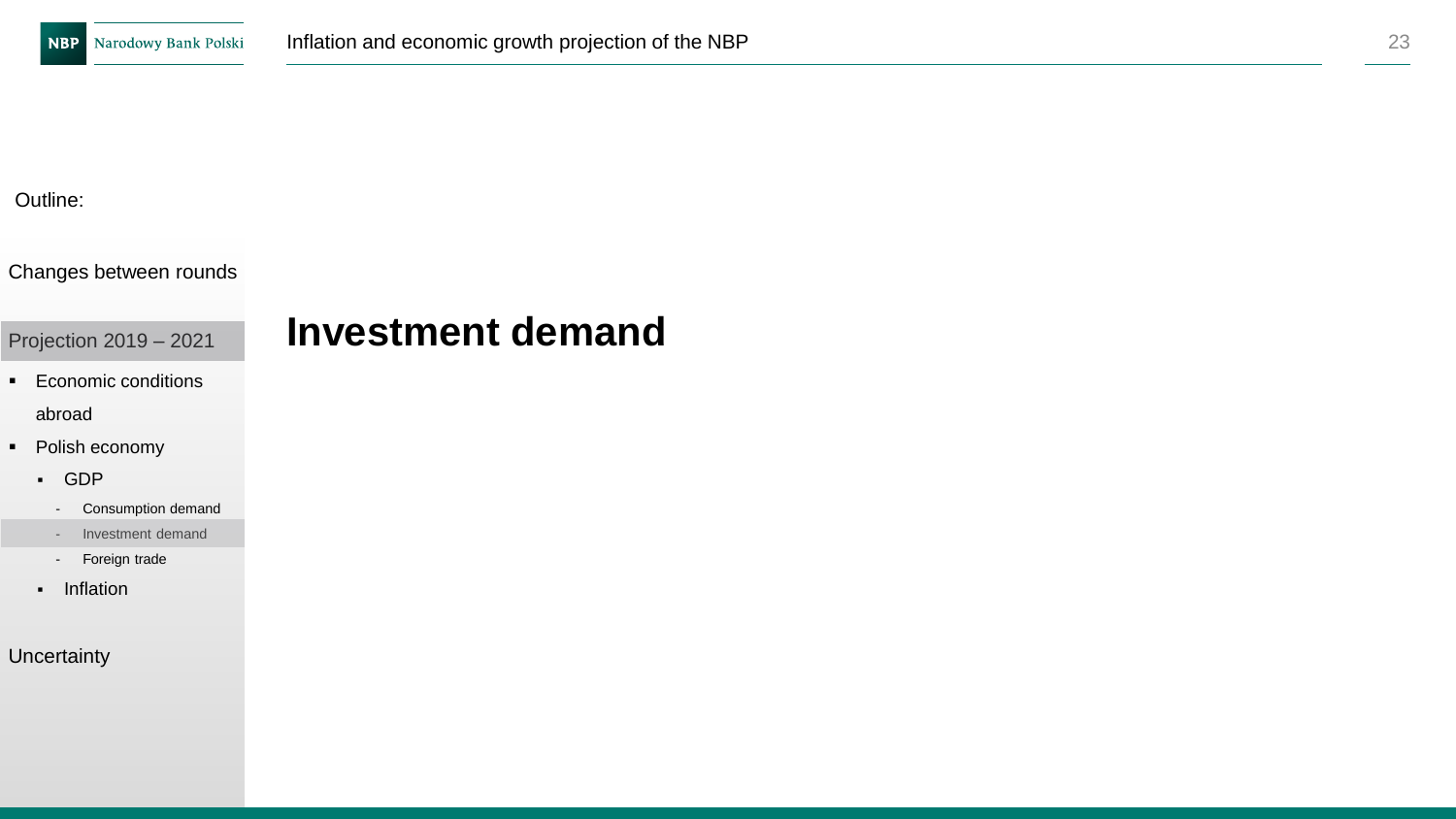### **Weakening growth of gross fixed capital formation in 2019-2021**



#### **Public sector investments:**

- $\hat{U}$  Positive, but lower than in 2018, growth in EU funds absorption in 2019.
- Decreasing EU funds absorption in 2020-2021.

#### **Private sector investments:**

- Currently favorable demand conditions.
- Very high level of capacity utilisation in corporations.
- Low interest rates.
- Good economic situation of households.
- $$\hat{y}$  Problems with finding employees.$
- $\downarrow$  Lower dynamics of internal and external demand.
- $\updownarrow$  Diminishing contribution of EU funds absorption.

| y/y, %                        | 2018 | 2019 | 2020 | 2021 |
|-------------------------------|------|------|------|------|
| Gross fixed capital formation | 7.3  | 5.4  | 3.7  | 2.6  |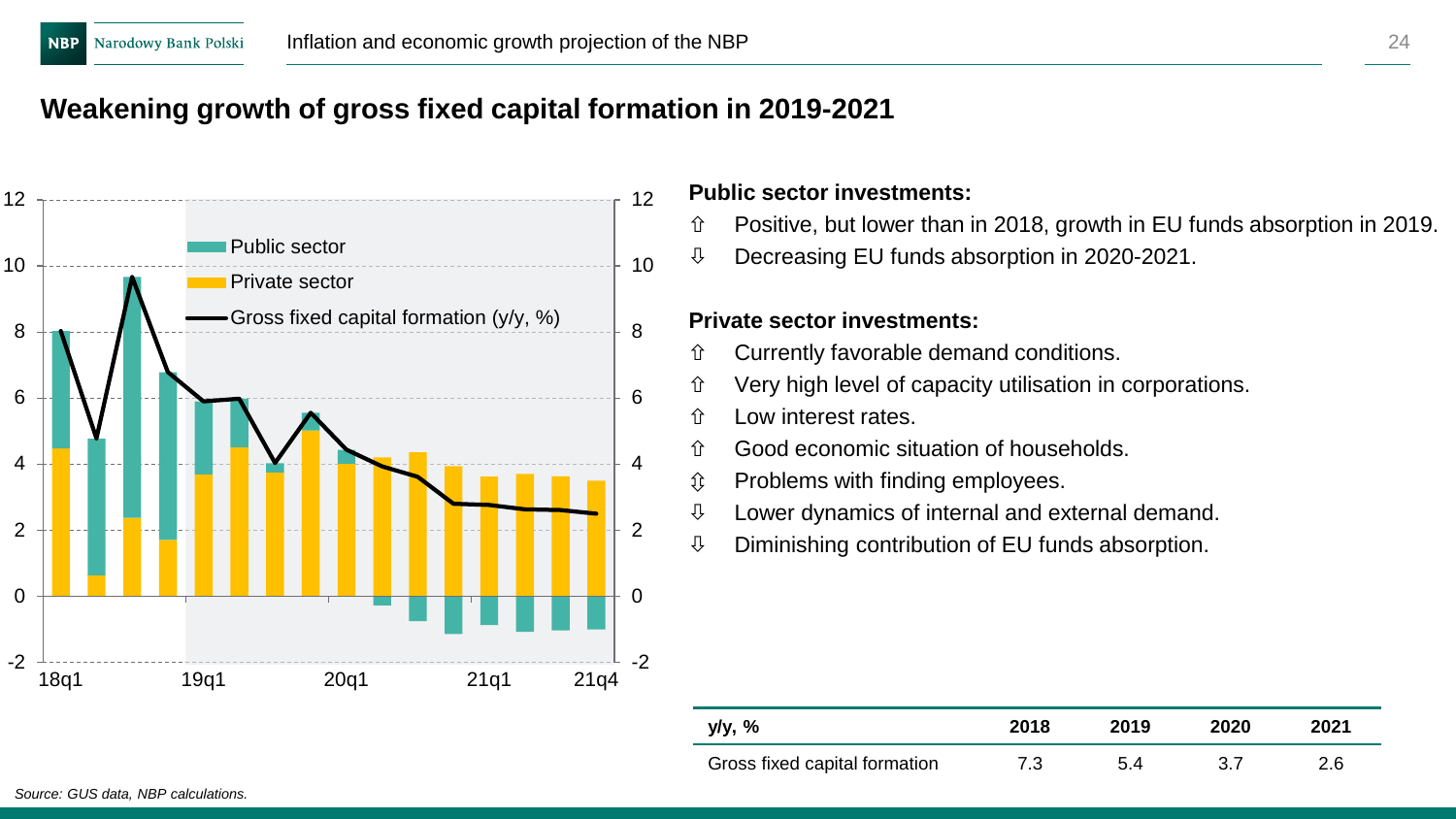### **High increase in absorption of EU funds for public investment in 2018. Lower increase in the absorption in 2019, pronounced declines in the following years.**





*Source: GUS, Eurostat, MoF, PKP PLK, BGK, NBP calculations.*

Est – EAD estimate, F – EAD forecast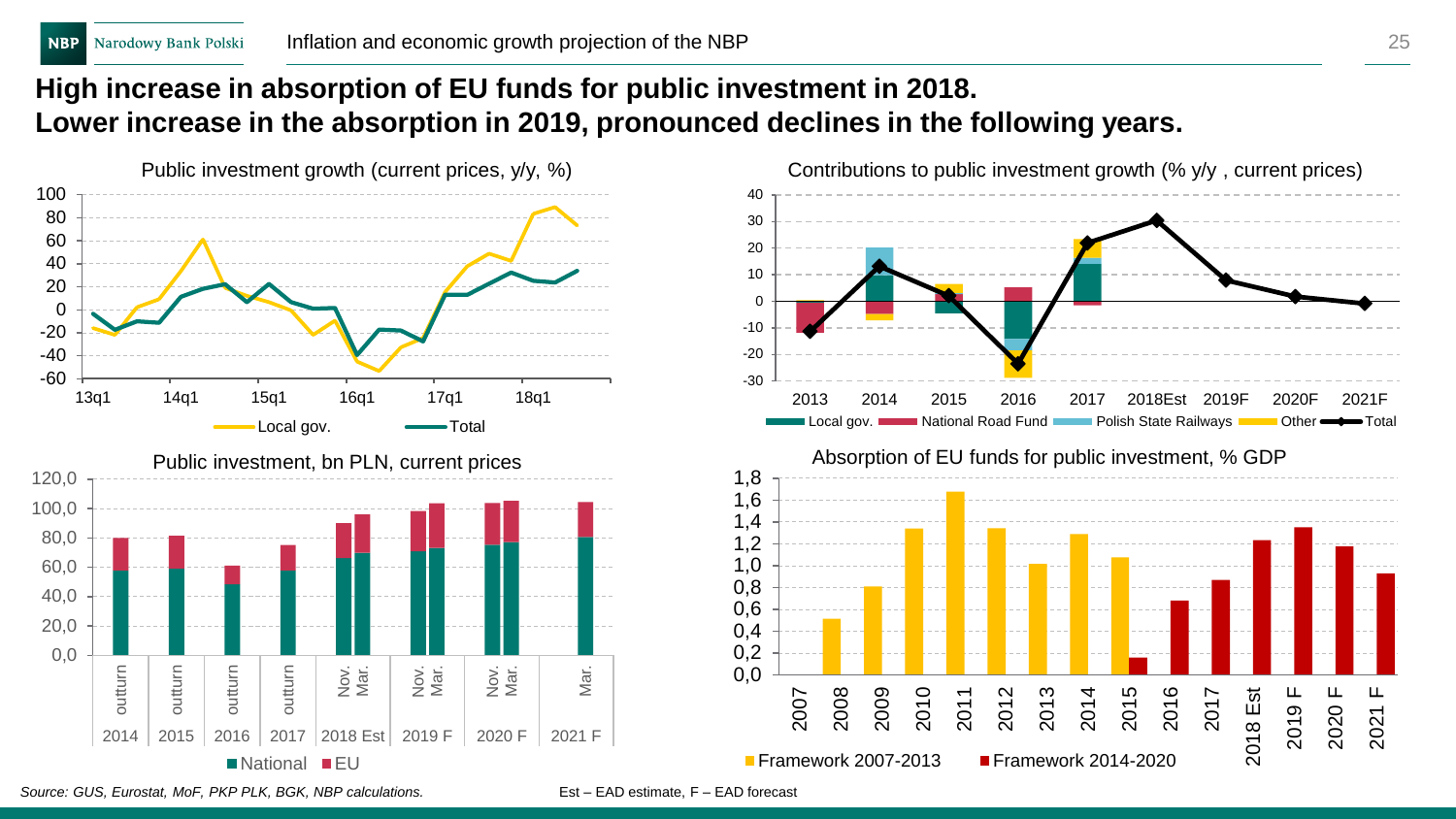### **Expected acceleration of business investment in 2019, however its growth will be lower than in the previous business cycles. In the subsequent years its growth is forecast to slow down.**



Capacity utilisation and demand barrier (%, s.a.)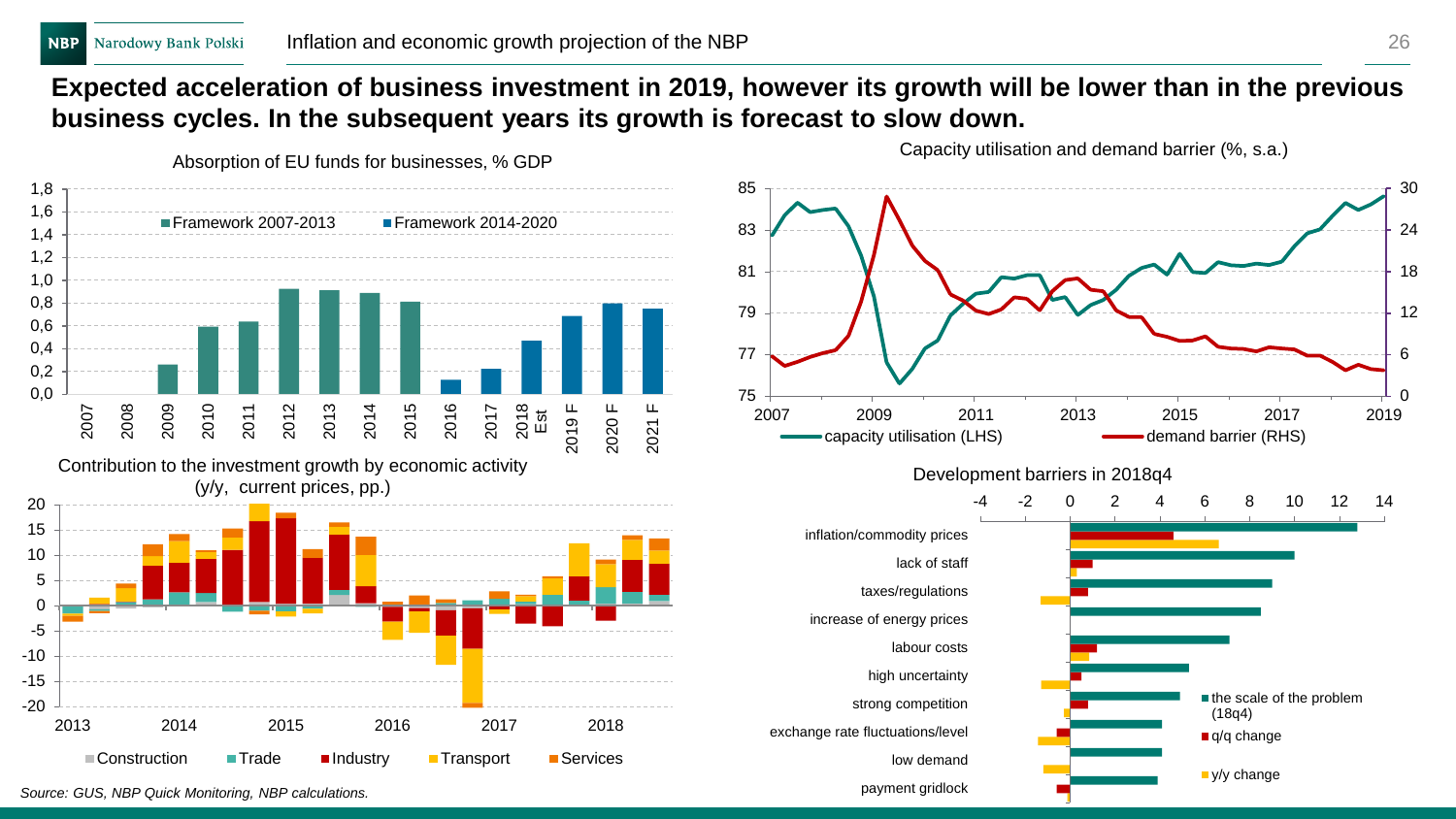#### Changes between rounds

Projection 2019 – 2021

- Economic conditions abroad
- Polish economy
	- GDP
		- Consumption demand
		- Investment demand
		- Foreign trade
	- Inflation

**Uncertainty** 

## **Foreign trade**

27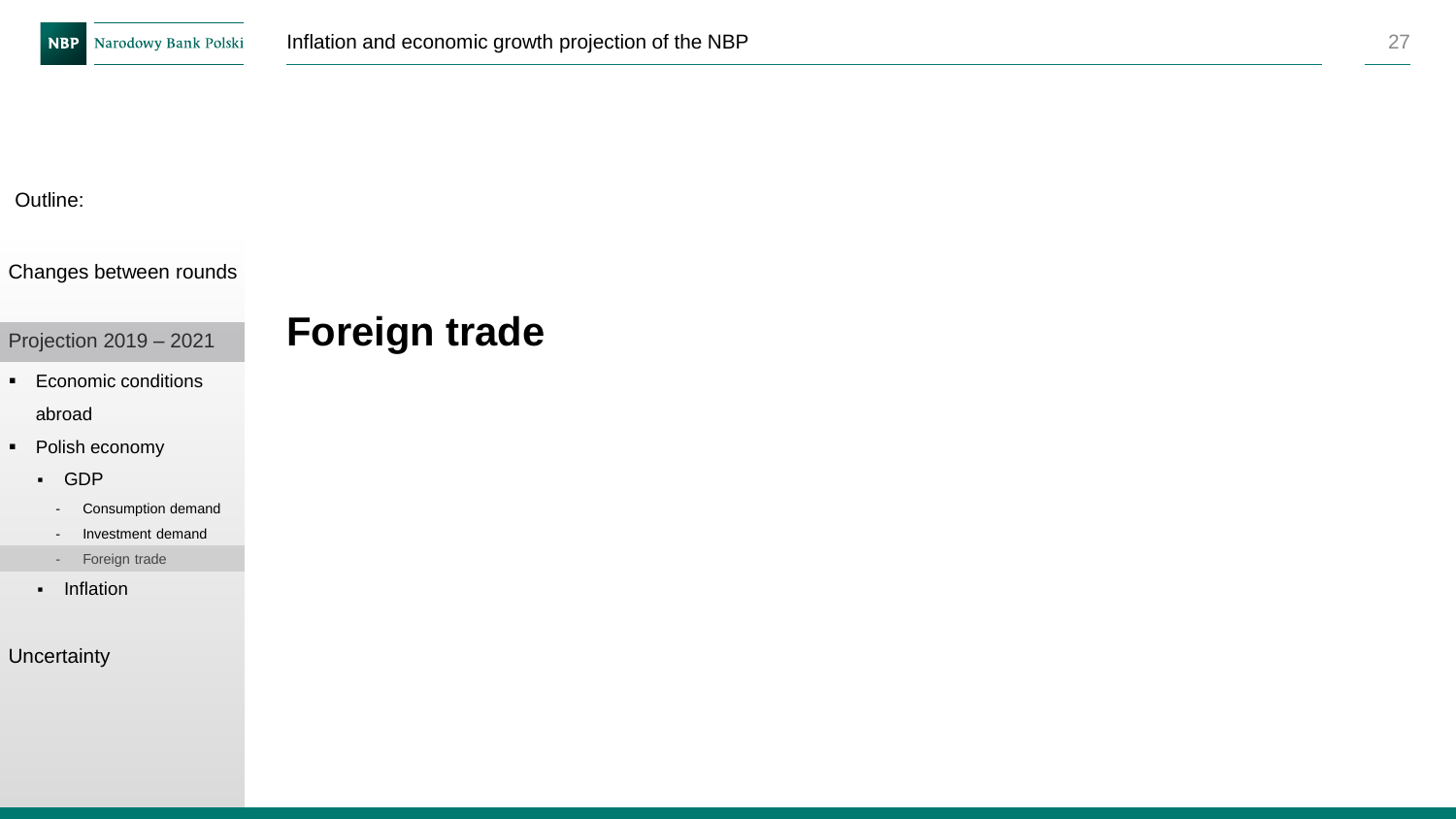### **Contribution of net exports to GDP growth in 2020-2021 close to neutral**



#### **Net exports**:

- $\mathbb U$  Slowdown in global trade and weaker economic growth in the euro area in 2019-2021.
- Gradual decline in domestic demand growth.
- Still relatively high competitiveness of the Polish economy.

| y/y pp.                               | 2018 | 2019   | 2020   | 2021 |
|---------------------------------------|------|--------|--------|------|
| Net exports<br>contribution to growth | 0.0  | $-0.3$ | $-0.1$ | 0.1  |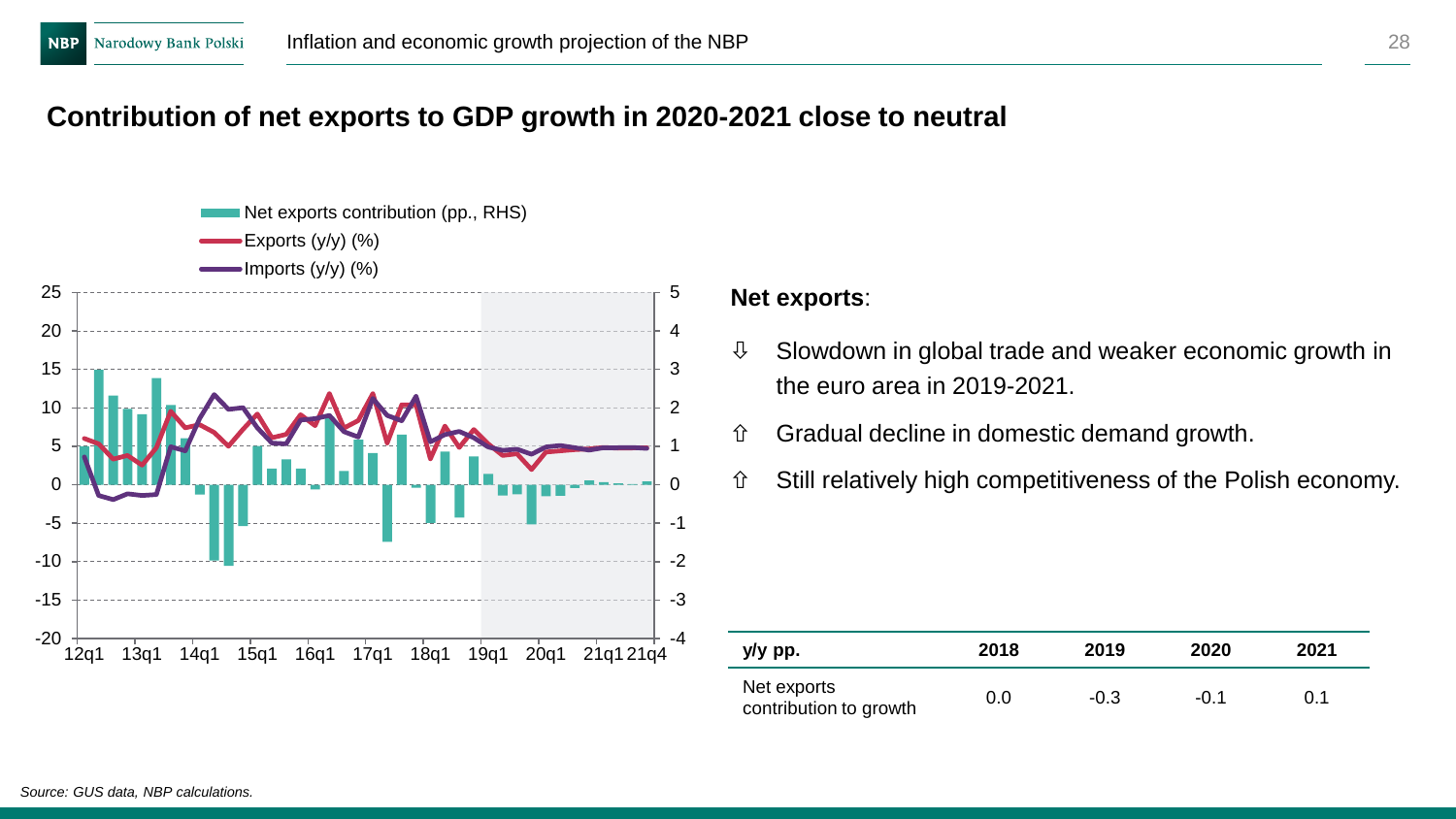Current and capital account balance (% GDP)

### **Slight deterioration of positive current and capital account balance in 2019-2021**

-6 -4 -2 0 2 4 6 Current and capital account (% -6 -4 -2 0 2 4 6 2012 2013 2014 2015 2016 2017 2018 2019 2020 2021 **Remittances** Primary income Secondary income Goods and services GDP)



- Still relatively high competitiveness of the Polish economy.
- $\theta$  Decrease in surplus in trade of goods and services in 2019 still relatively high growth of domestic demand accompanied by decline in demand for Polish exports.
- $\theta$  Decrease in surplus in capital account in 2021 slower inflow of EU funds for investment purpuses towards the end of the 2014- 2020 framework.

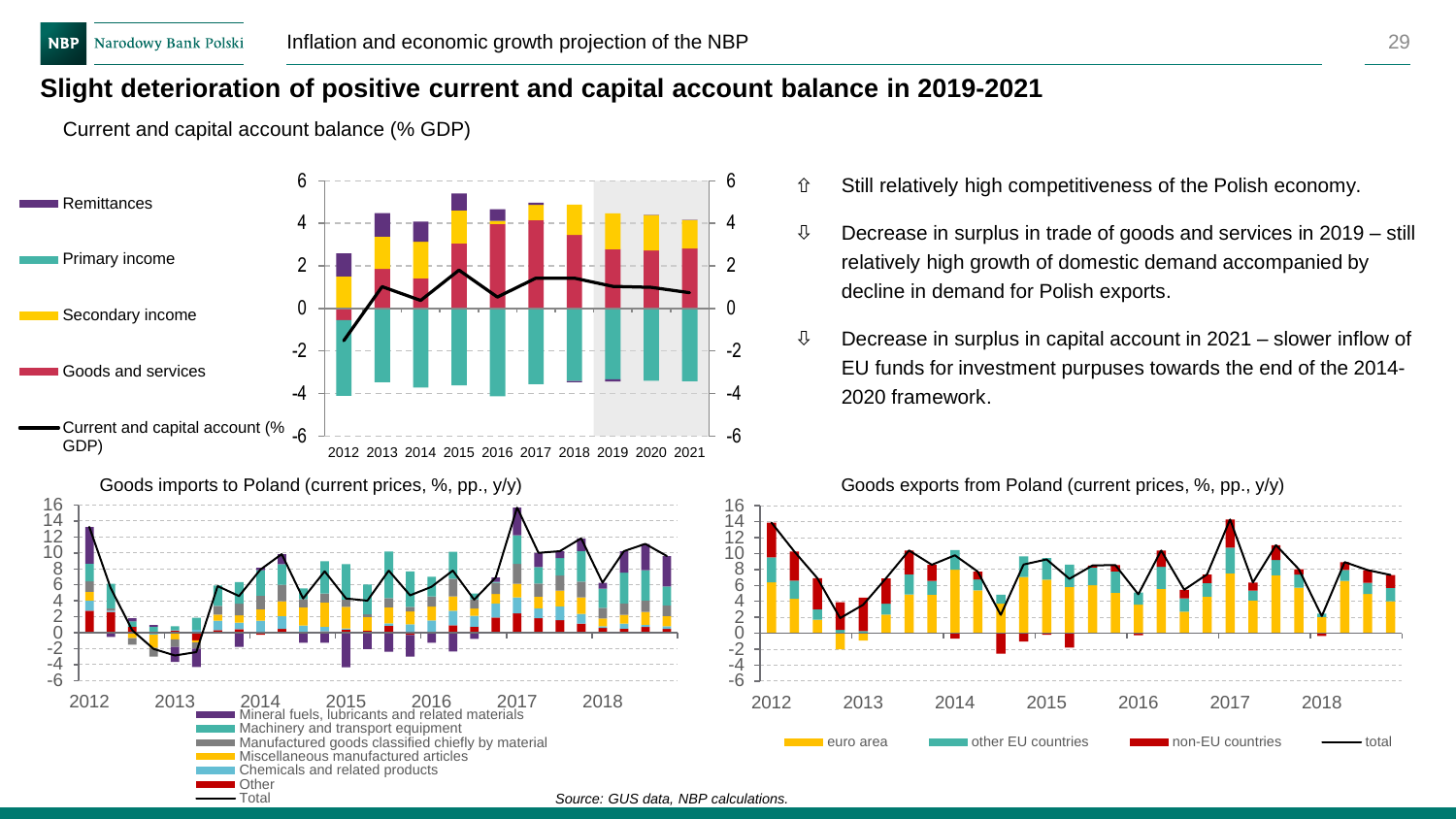Changes between rounds

Projection 2019 – 2021

- Economic conditions abroad
- Polish economy
	- GDP
		- Consumption demand
		- Investment demand
		- Foreign trade
	- Inflation

**Uncertainty** 

## **Polish economy**

## **Inflation**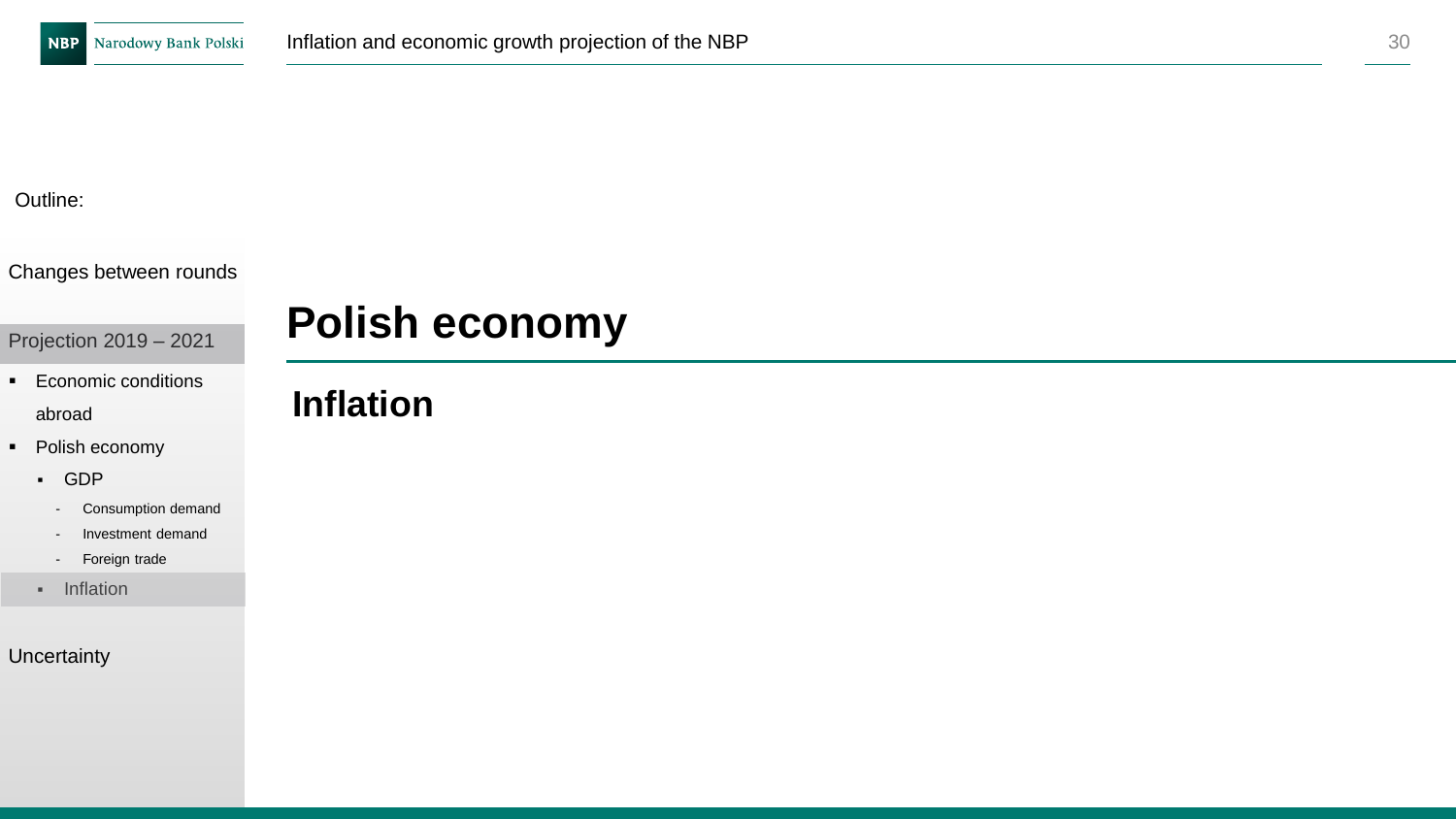### **Lower than expected CPI inflation in 2018Q4. Persistent low core inflation in 2018.**

| y/y, %         | 18q4          |  |  |  |
|----------------|---------------|--|--|--|
| CPI inflation  | $1.4$ $(2.0)$ |  |  |  |
| Core inflation | $0.7$ $(1.1)$ |  |  |  |
| Food prices    | $1.1$ $(1.8)$ |  |  |  |
| Energy prices  | $4.1$ (5.5)   |  |  |  |

Values from the November projection are given in brackets (seasonally adjusted). Indicators with values lower than in the November projection are marked red.



0,4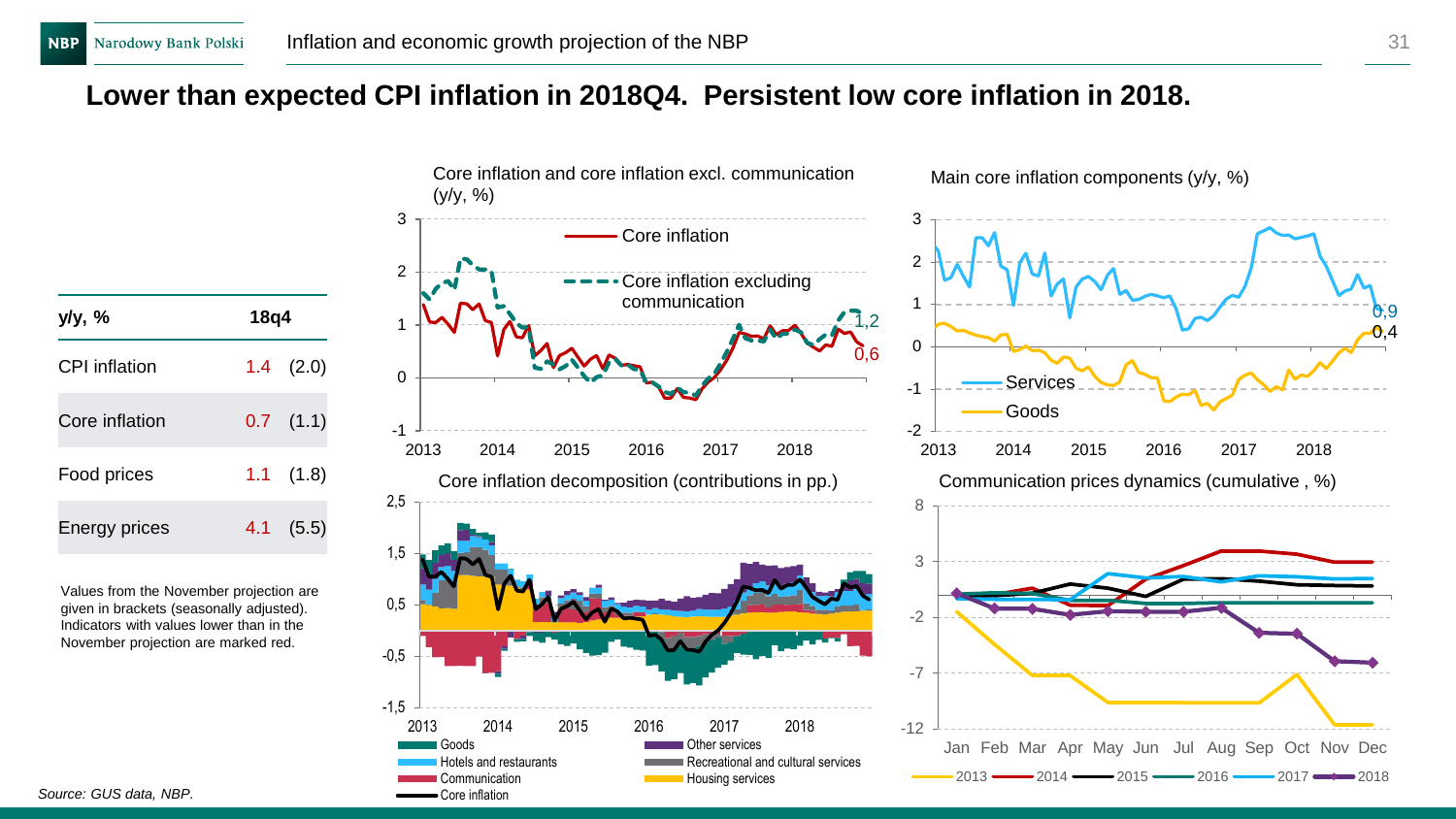### **CPI inflation will increase in 2020 and then decline slightly to around 2.5% y/y towards the end of projection horizon**



- $\hat{U}$  Delayed effect of current increase in cost pressure from the labour market and demand pressure.
- $S \oplus S$  Stabilisation and then decline of the cost and demand pressure in the longer projection horizon.
- $\downarrow$  I ow inflation in the external environment of Poland.
- $\mathbb U$  Strong competition in the retail sector.
- $\sqrt{0}$  Decrease in fuel prices growth in 2019, following a drop of energy commodities prices.
- $\updownarrow$  Freezing of electricity prices for end-users in 2019 at the 2018 level, permanent reduction in excise duty and interim fee, and compensations paid to power companies in 2019.
- $\hat{U}$  Increase in electricity prices in 2020-2021 (phased effect of higher production costs due to an increase in coal and CO2 emission allowances prices.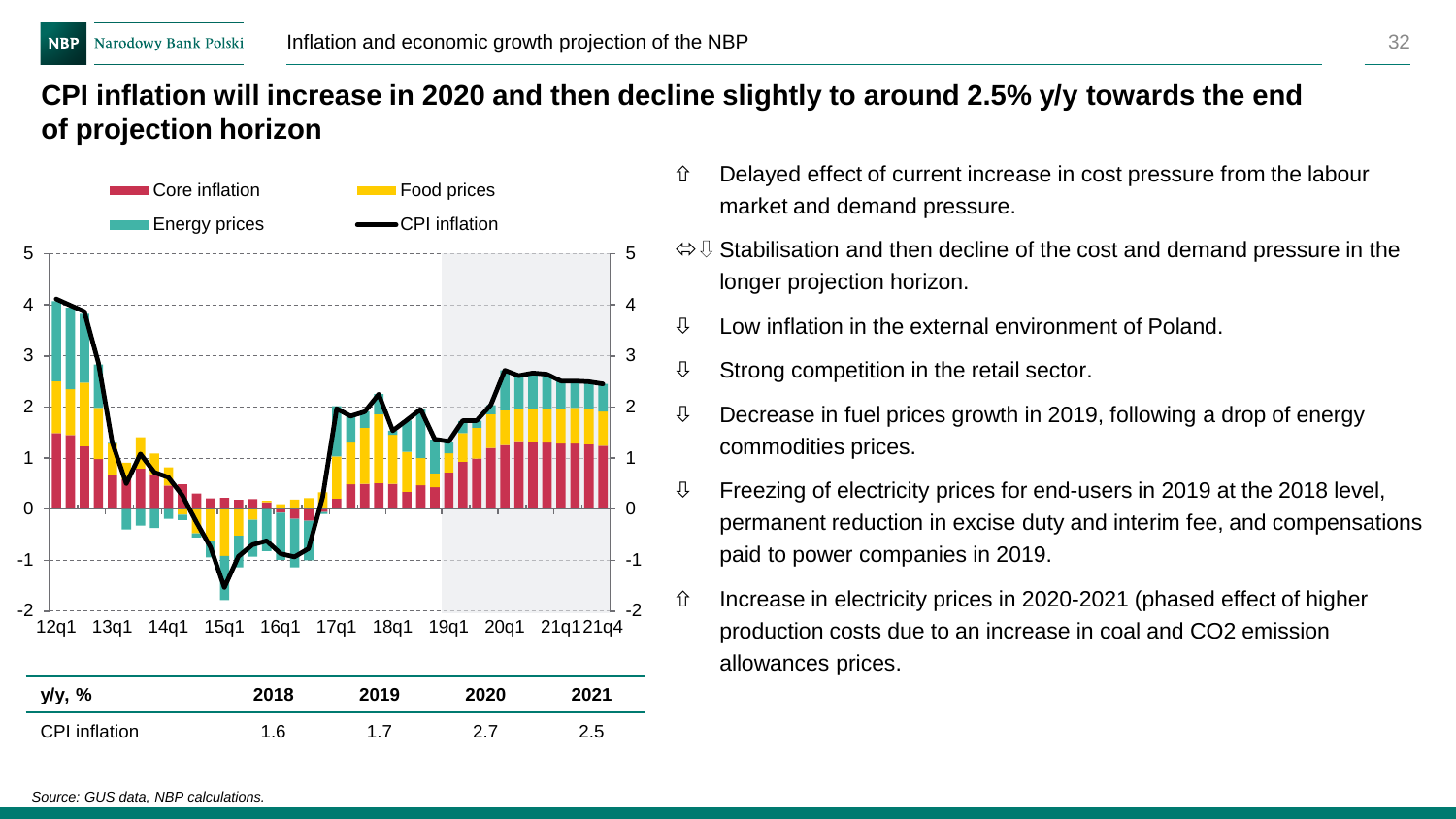#### **Increase in core inflation in the quarters ahead due to rising labour costs and high demand**



-3 -2 -1 0 1  $\mathfrak{p}$ 3 4 5 6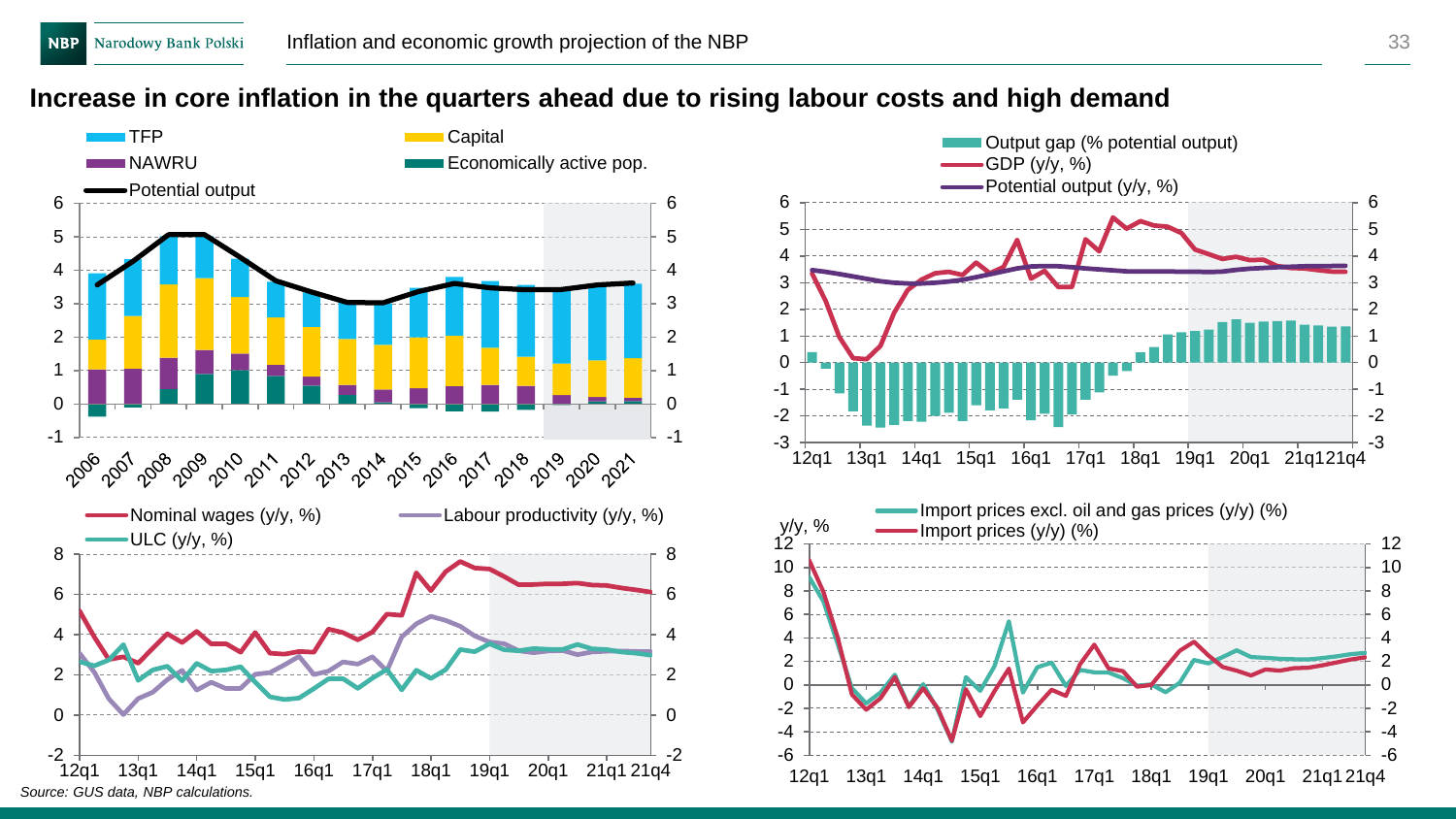#### **High supply and low demand are continuing to foster low level of oil prices**

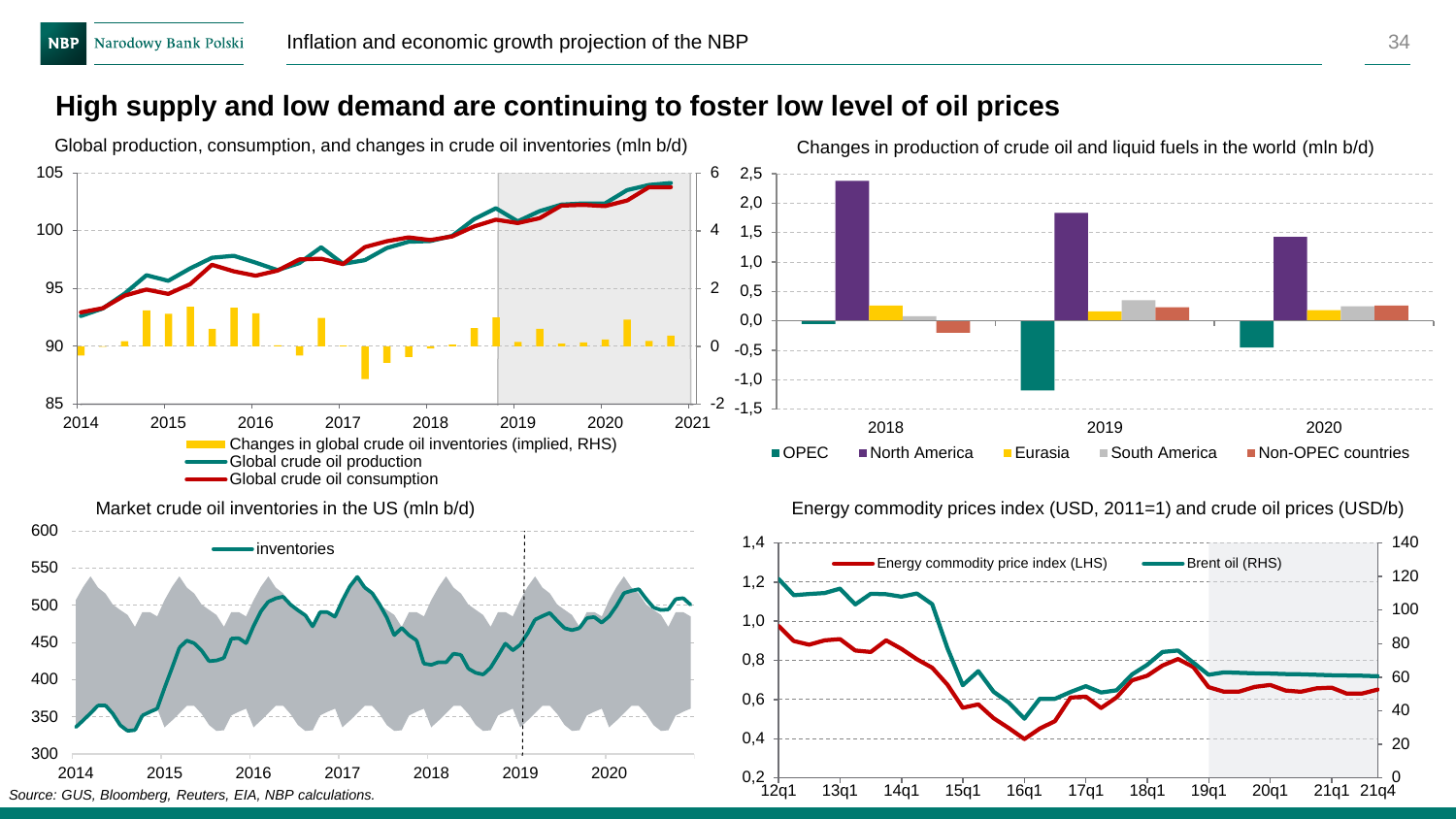### **Domestic inflation will be curbed by low inflation and slower economic growth abroad**



*Source: BEA, CBO, DAE calculations, Eurostat, OECD, Datastream, ONS.*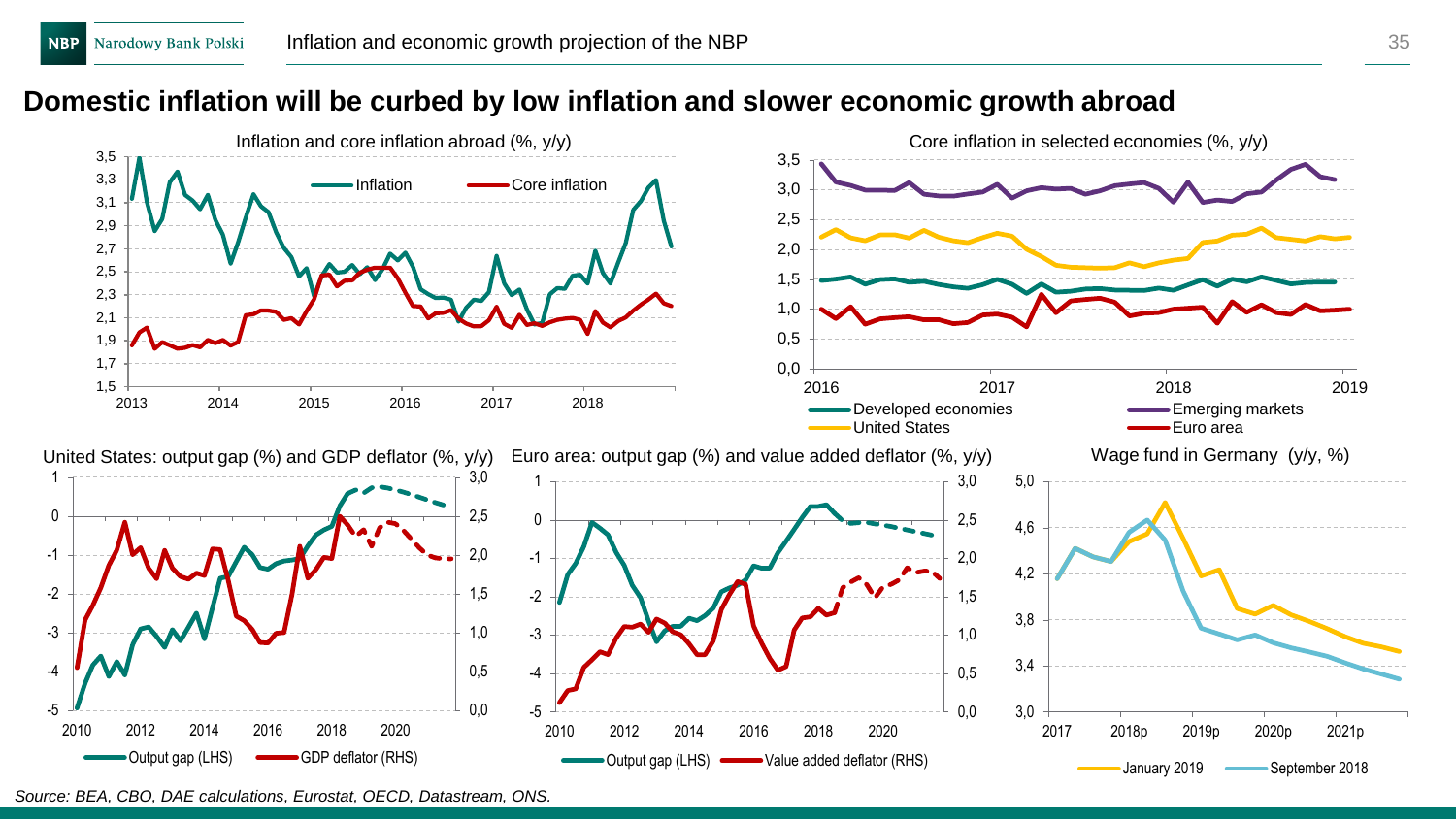Changes between rounds

### Projection 2019 – 2021

- Economic conditions abroad
- Polish economy
	- GDP
		- Consumption demand
		- Investment demand
		- Foreign trade
	- Inflation

**Uncertainty** 

# **Uncertainty**

- Risk factors
- Fan charts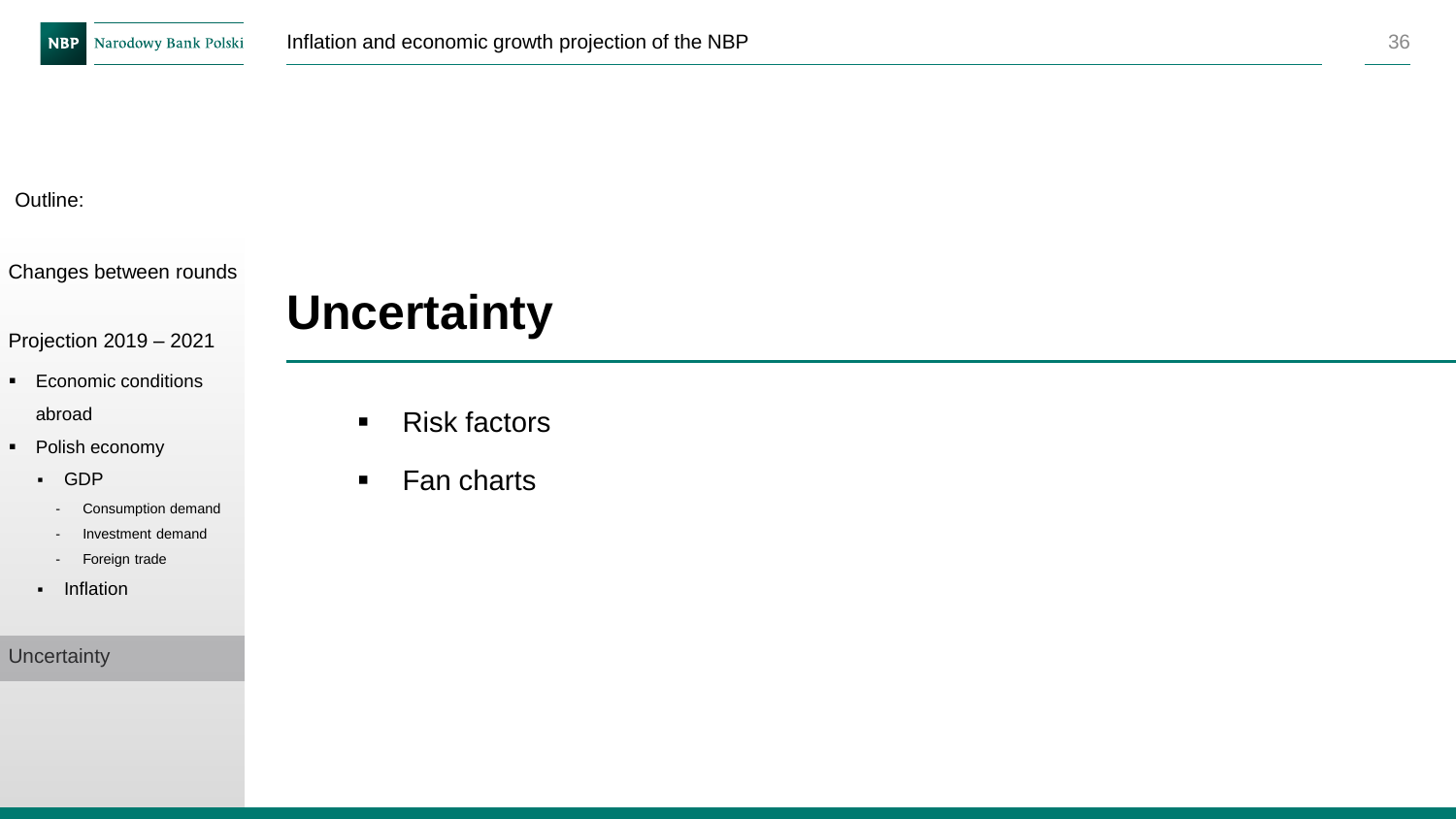**NBP** Narodowy Bank Polski

| <b>Risk area</b>                 | <b>Description</b>                                                                                                                                                                                                                                                                                                                                                                                      | Impact                                  | Scale of<br>impact |
|----------------------------------|---------------------------------------------------------------------------------------------------------------------------------------------------------------------------------------------------------------------------------------------------------------------------------------------------------------------------------------------------------------------------------------------------------|-----------------------------------------|--------------------|
|                                  | Escalation of current trade disputes and further spreading of protectionism, leading to larger<br>disturbances in the global trade, deterioration of economic conditions, elevated uncertainty and<br>tensions in the financial markets.                                                                                                                                                                |                                         |                    |
| Global economic<br>outlook       | Lower economic growth in the United States due to trade disputes and bigger drop in equity<br>prices on american stock exchange (low households' saving rate, with high share of their wealth<br>held in financial assets).                                                                                                                                                                             | Inflation <b>↓</b> ↓<br><b>GDP 44</b>   | $***$              |
|                                  | • The United Kingdom's withdrawal from the European Union without prior agreement on the<br>terms on which it is to take place – so called no-deal brexit (increase in uncertainty and lower<br>economic growth both in the UK and the EU).                                                                                                                                                             |                                         |                    |
| Impact of the energy             | Disturbances on global markets of oil and other energy commodities.                                                                                                                                                                                                                                                                                                                                     | Inflation $\Leftrightarrow$             |                    |
| sector on inflation in<br>Poland | Scale and timing of the impact of the increase in wholesale electricity prices on the tariffs for<br>end users.                                                                                                                                                                                                                                                                                         | $GDP \Leftrightarrow$                   | $***$              |
| Labour supply in<br>Poland       | Uncertainty related to the scale of reemigration of Ukrainian workers from Poland due to<br>$\blacksquare$<br>changes in law in other EU countries, which will make it easier to employ the citizens of non-EU<br>countries (i.e. in December 2018 the German government directed to the Bundestag a bill giving<br>easier access to the German labour market for skilled workers from outside the EU). | Inflation û<br>GDP $\mathcal{V}$        |                    |
|                                  | Summary                                                                                                                                                                                                                                                                                                                                                                                                 | Inflation $\mathbb Q$<br>$GDP$ $\theta$ |                    |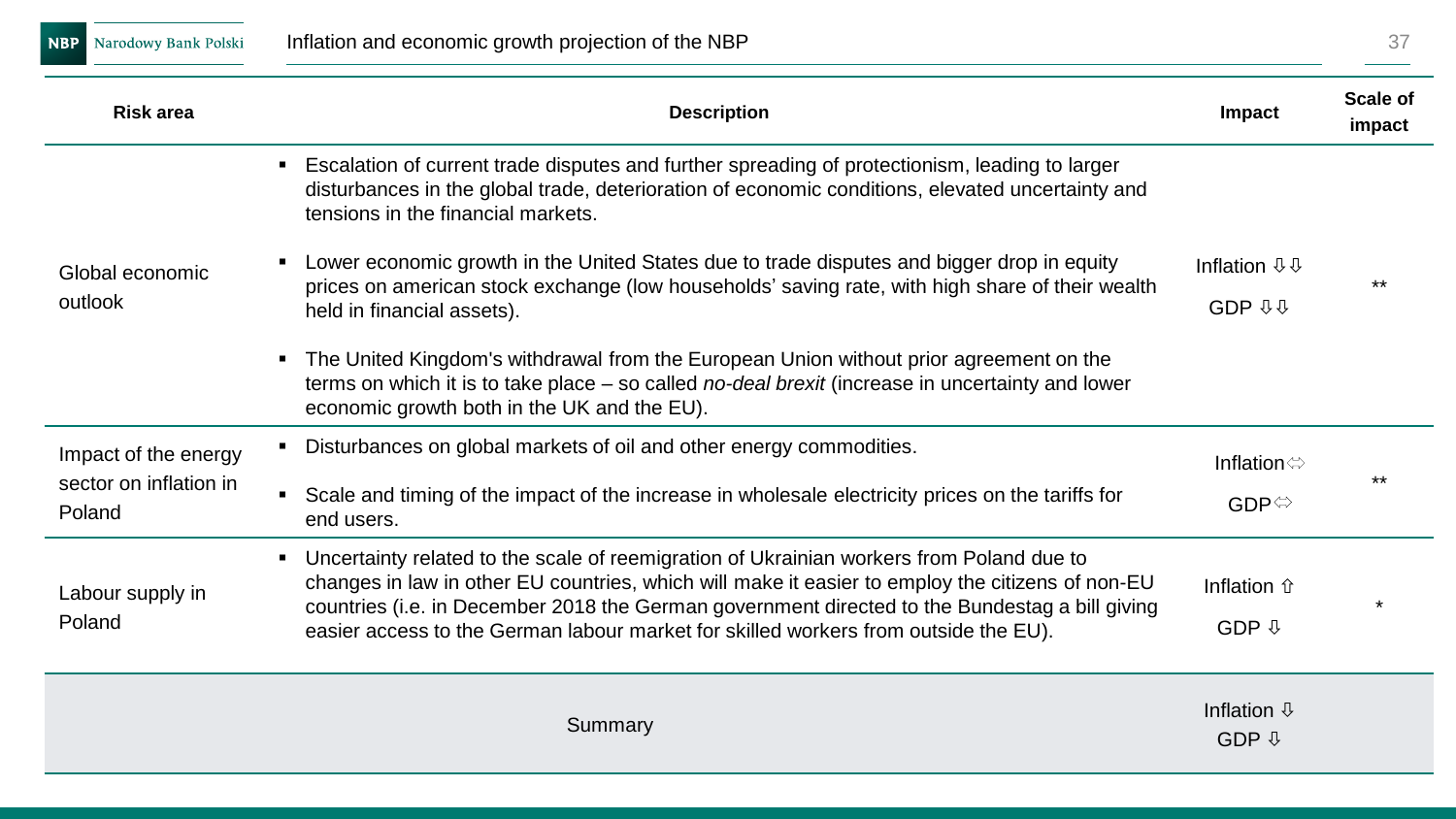CPI inflation y/y, %



| <b>CPI</b><br>y/y, % | below<br>1.5% | below<br>2.5% | below<br>3.5% | below<br>centr.<br>path | in the<br>range<br>1.5-3.5% | <b>CPI</b><br>y/y, % | central<br>path |      | 50% probability<br>interval | <b>GDP</b><br>y/y, % | central<br>path | 50% probability | interval |
|----------------------|---------------|---------------|---------------|-------------------------|-----------------------------|----------------------|-----------------|------|-----------------------------|----------------------|-----------------|-----------------|----------|
| 2019                 | 37%           | 87%           | 99%           | 49%                     | 62%                         | 2019                 |                 | 2. ا | 2.2                         | 2019                 | 4.0             | 3.3             | 4.7      |
| 2020                 | 21%           | 47%           | 74%           | 51%                     | 53%                         | 2020                 | 2.7             | ۱.7  | 3.6                         | 2020                 | 3.7             | 2.7             | 4.6      |
| 2021                 | 30%           | 53%           | 76%           | 53%                     | 46%                         | 2021                 | 2.5             | 1.3  | 3.5                         | 2021                 | 3.5             | 2.4             | 4.3      |

*Source: GUS data, NBP calculations.*